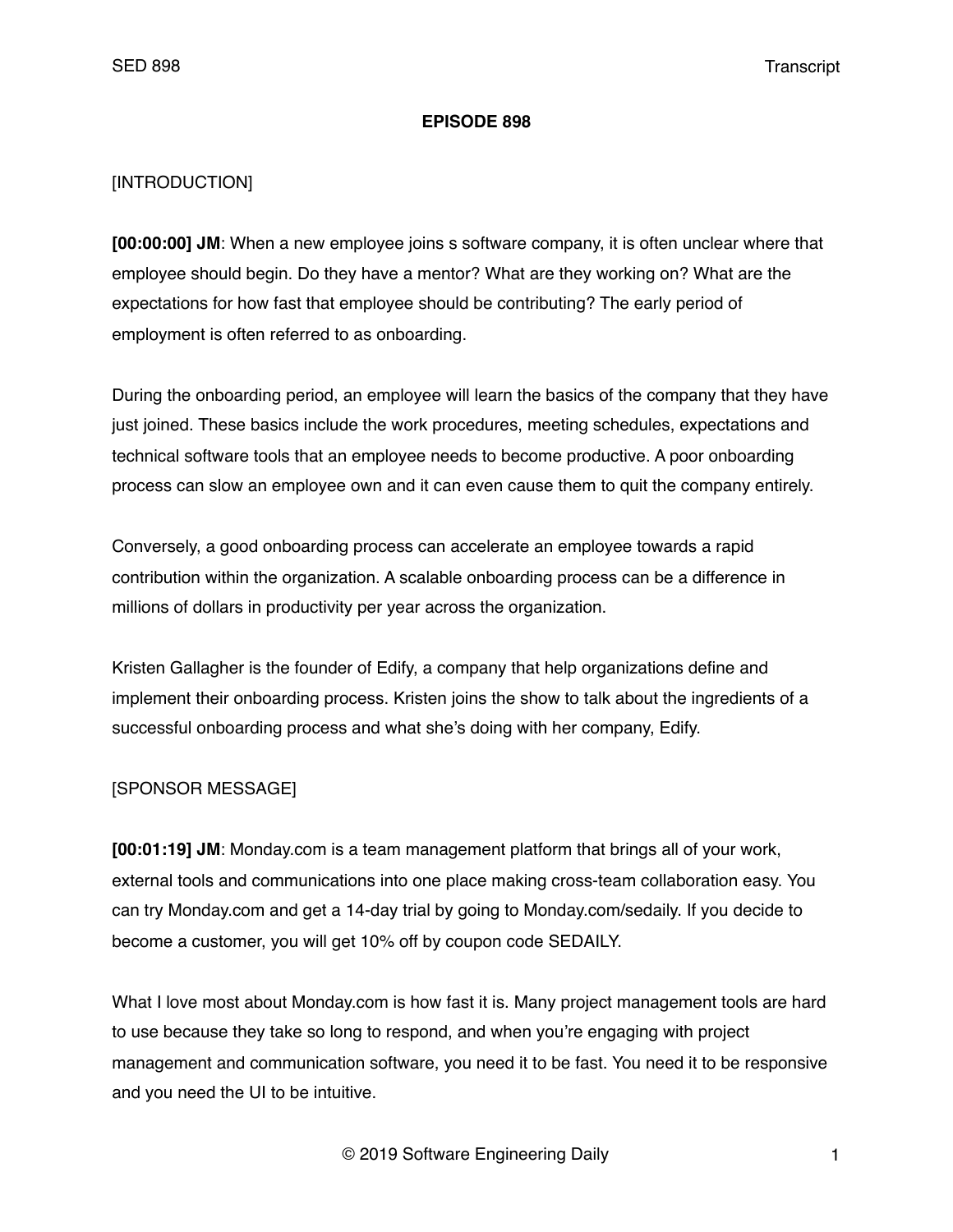Monday.com has a modern interface that's beautiful to look at. There are lots of ways to use Monday, but it doesn't feel overly opinionated. It's flexible. It can adapt to whatever application you need, dashboards, communication, Kanban boards, issue tracking.

If you're ready to change the way that you work online, give Monday.com a try by going to Monday.com/sedaily an get a free 14-day trial, and you will also get 10% off if you use the discount code SEDAILY.

Monday.com received a Webby award for productivity app of the year, and that's because many teams have used Monday.com to become productive. Companies like WeWork, and Philips and Wix.com. Try out Monday.com today by going to Monday.com/sedaily.

Thank you to Monday.com for being a sponsor of Software Engineering Daily

[INTERVIEW CONTINUED]

**[00:03:11] JM**: Kristen Gallagher, welcome to Software Engineering Daily.

**[00:03:13] KG**: Thanks, Jeff. I'm excited to be here.

**[00:03:15] JM**: When a software company is successful, it needs to scale. Every aspect of the company is going to need to grow in this scaling state. Why can this be a painful process for a company?

**[00:03:30] KG**: Gosh! I think there are so many reasons that scaling can be painful. One, it depends where you're scaling from and where you're scaling to. So if you're a 50% company and you're going to add another 25 people, you're growing by half. I mean, that's a huge culture shift. Your processes are going to change. The way that you interact with each other, it's going to change. When you used to be able to just go and talk to somebody or Slack someone, you might not be able to do that anymore. You might not actually recognize people.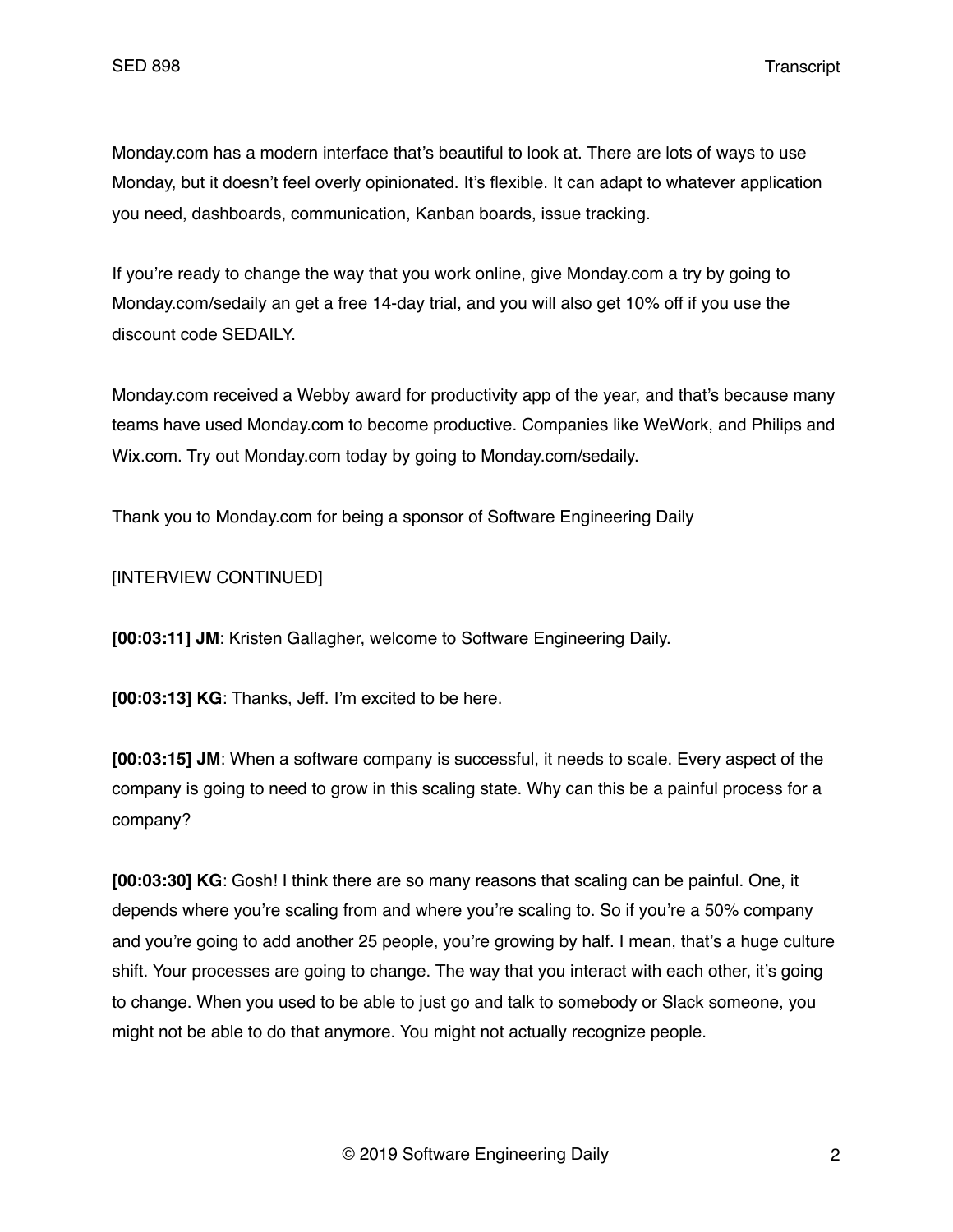But let's say that you're going from 500 to 900, that's an equally difficult scale. Even adding just two people to a five-person team can be a challenging scale, and that's because you're adding more people to the mix and the way that people communicate, the way that they organize information, the way that they process information, all of that is different. So we have so many tacit challenges that live in our heads, and the real sort of key to scaling in my mind is making those tacit things explicit. So that's one of the reasons I think it can be painful.

**[00:04:33] JM**: When a company starts to be successful, it's often only two to three people, maybe four or five people when you start to succeed. There's no full-time recruiter. You've got this small team of people and they have to do everything. Just as their customer-base is growing and the number of things they have to do within the company is growing, the need for talent has increased. There's probably no full-time recruiter. What is the ideal playbook for scaling the workforce in this kind of circumstance?

**[00:05:06] KG**: It's a really good question. I think that you're right. Most companies don't even get their first HR person until, say, 35, 55 people, if that, and usually then it's even a generalist and not a recruiter. So the onboarding question kind of gets passed around like hot potato. Recruiters don't necessarily have the backend knowledge to create a good onboarding and scaling system.

Truth be told, HR doesn't necessarily either. They do a great job generally with onboarding at the corporate level. But what I really care about and what really matters for scaling technical teams and software engineering teams is that functional layer on onboarding. So from a best practice standpoint, what we're really looking at again with the tacit knowledge is figuring out what are some of the most critical, most crucial pieces of information about how we get work done. What's our engineering philosophy? What's our software development life cycle like? What are our tools systems and toolsets? How do we actually do our work? That's the most critical stuff.

So if you have no documentation, you don't have to worry. I can yell at you later about it. But what I really want to see is an investment of a couple hours a week maybe as you are preparing to hire new people and thinking about how do we actually do this work and let's try to figure that out even if just a photograph of a whiteboard and you share that with a new hire and you walk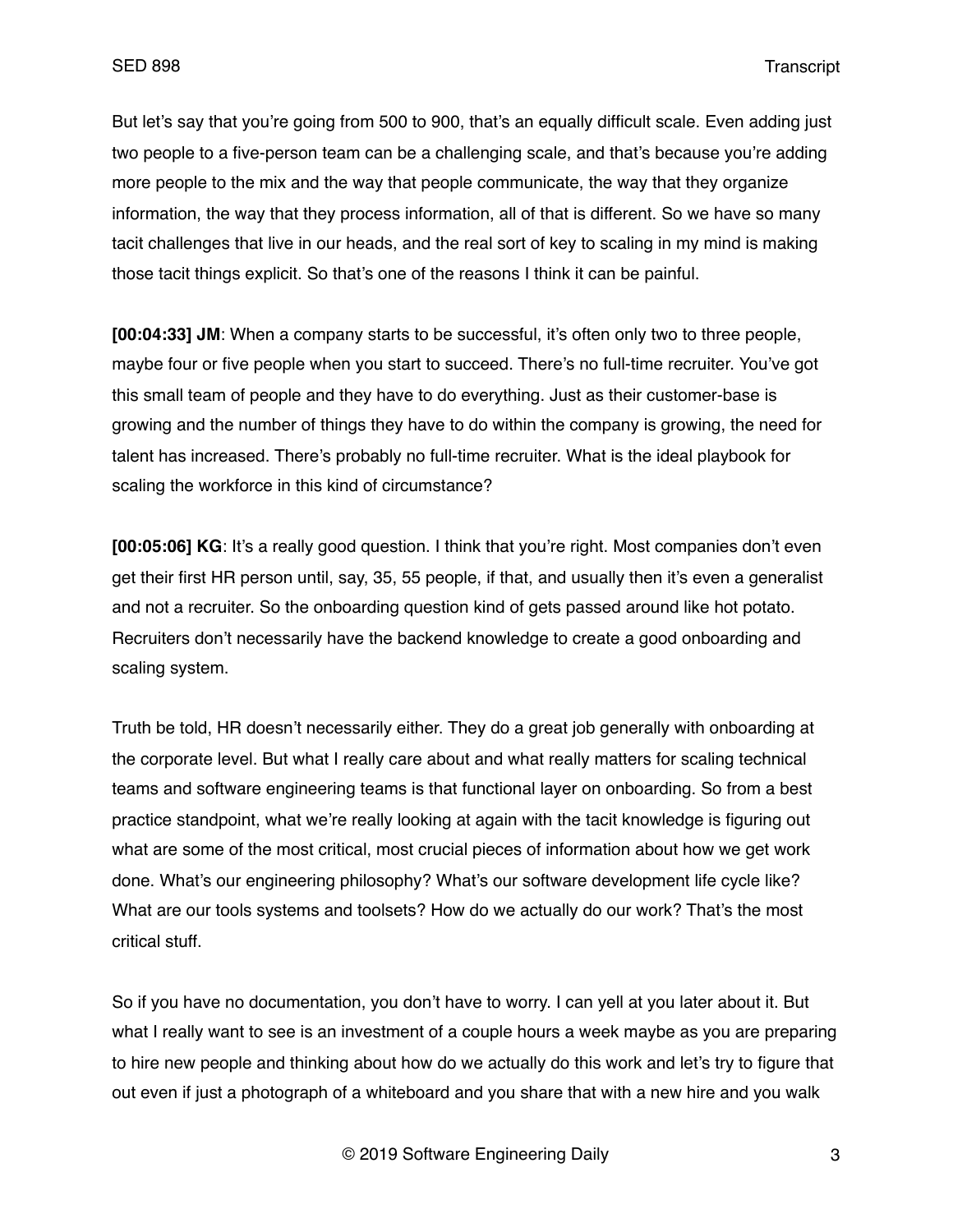them through that. That can actually serve as a pretty solid onboarding plan for the first couple of years.

**[00:06:38] JM**: What are some common mistakes that companies make during this scaling process?

**[00:06:44] KG**: Gosh! Creating an onboarding program too late. That's number one. Number two I think is assuming that other people will figure it out. Assuming that the manager will onboard the person properly or assuming that you set them up with a buddy or somebody to do some pair programming with and assuming that they will, through osmosis or through conversation or lunch, they will have somehow explain everything, and it gets even worse when a distributed team or a fully remote team, not that those arrangements are bad. They're actually great, but it makes it harder to get face time to soak up that information through osmosis.

So when you make assumptions about how a new hire is going to get information, you start to actually just put in cracks into your foundation of your team not just for that new person. So those I think are some critical errors that happen, is starting too late, and also making assumptions about how the knowledge is going to flow.

**[00:07:42] JM**: There are some newer technologies that have come out in the last decade or so that have changed the onboarding process and the scaling process. There's Slack, there's Lever. Lever is a hiring tool for people who don't know. Does technology help solve any of these scalability and onboarding challenges that a company might have?

**[00:08:12] KG**: I think it's a yes and sometimes a yes/but question, or even to that question. I test dozens of tools every year just to maintain my knowledge on them, and there are some really interesting applicant tracking systems like Lever. Others, there are great HRIS's, HR information systems, that can automate some of the onboarding process.

Unfortunately, where I see them fall flat is at that technical functional level of onboarding where we're really needing to get into the more technical questions about how work gets done, the tools that you use to get that work done. How do we actually handle code? The actual process for managing this.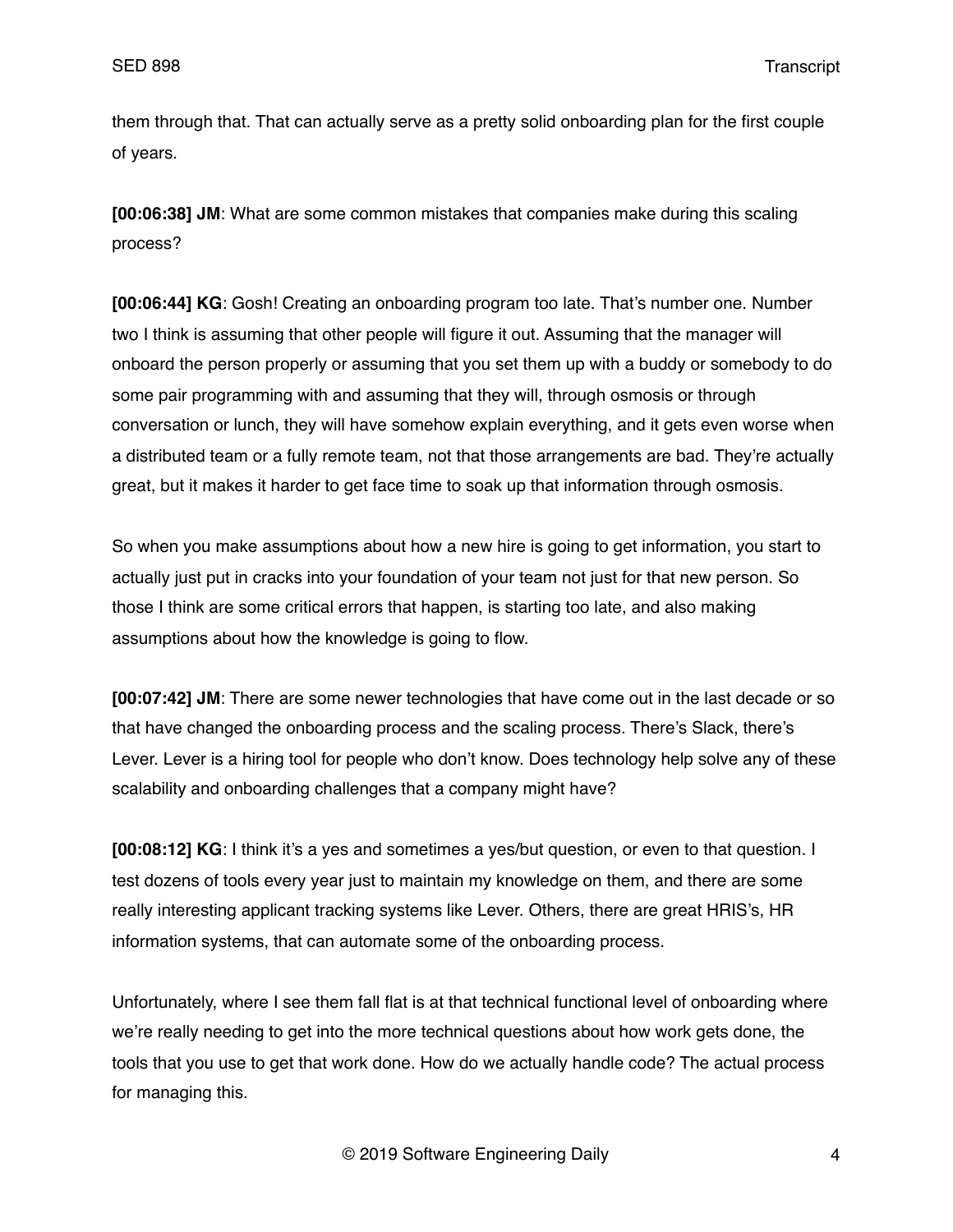Unfortunately, the tools that I've tested, I won't call anybody out by name, but they don't get to that level and it takes more work for a manager or for a subject matter expert to actually translate their information in their head out into documentation in those tools than I would like. So I really would like to see some technology that helps us do that. I think that that is the future, is a toolset that really sits side-by-side with the manager and the new hire and, say, a buddy that walks them through their first 90 days of even a year sometimes from a technical sense. It doesn't replace a person, but definitely makes it easier for knowledge to be transferred.

**[00:09:34] JM**: We should define the term onboarding, because when a company starts to scale, it needs to define an onboarding process. People who are listening to this may be unfamiliar with what onboarding is. Could you explain that term onboarding?

**[00:09:49] KG**: Yeah. Onboarding is something I think about in a couple of different layers. So anytime you're bringing out a new hire, whether you have a defined onboarding process or not, you are actually onboarding them. You just might be onboarding them in a way that is what I would call maladaptive to the team or to the new hire.

An onboarding program can look like some pieces of documentation, a template for a 90-day plan, or it can look like a boot camp for a couple of weeks. It can look like a lot of different things. The learning design is the creative part of that. I build onboarding programs that were iPad scavenger hunts and videos, but I've also built long-term two to three-week boot camps.

So it really can depend on what the culture of the company is and what they need and how many people they're hiring, because you want to make sure you've got a balance of time spent building the onboarding program and how quickly the information that you put in the onboarding program goes obsolete. If information is changing really rapidly about your product, especially as it does in early stage startups, I actually don't recommend heavy duty learning design in your onboarding program.

The other way to think about onboarding is as a three layer cake. So if you imagine a corporate layer, so a company layer. Let's imagine we're working at Software Engineering Daily company. We've that onboarding. So anybody who comes into our company is going to get a slice of that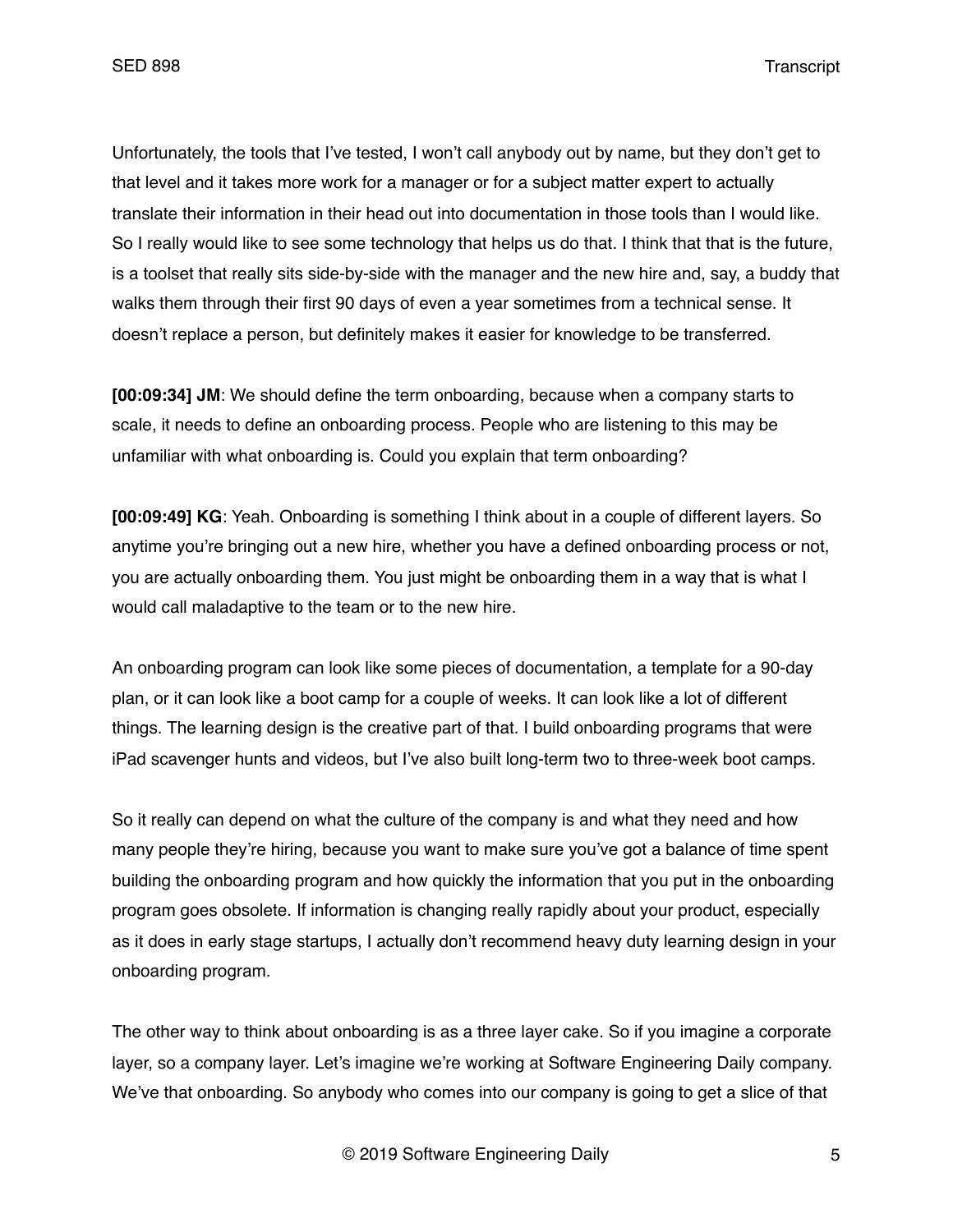cake. The second layer is what I think of as departmental, potentially regional, depending on how your company is setup. So there might be a product department onboarding. There might be in-marketing department, etc.

Then your third layer cake is your most specific and most important and hopefully tastiest layer, which is your functional onboarding. That's your team onboarding. Depending on that arrangement of a team, a software engineer might have multiple teams. You can have a crossfunctional team. You could be on multiple squads. So there might be a lightweight layer of onboarding that helps you understand the team charter, the project that you're working on, the toolset that you're going to use, all of those sorts of things. So we get more and more specific as we go through that cake. But let's say you and I are onboarded to different teams. We both get a slice of cake that really makes sense for our job.

**[00:12:04] JM**: You use a phrase everyone's onboarding all the time. What does this phrase mean?

**[00:12:12] KG**: Yeah. So it's kind of the concept of even if you haven't explicitly made a decision, you still make a decision in your in-decision. The same is true for onboarding. Let's imagine that you and I just got hired into Software Engineering Daily company and they didn't have a "designed onboarding program" for us. Maybe nobody really greeted us at the door and nobody really told us about how to prep for lunch.

So we brought our lunch, but it turns out they're going to take us to lunch, and nobody really came to tell us, "Here's your laptop. Here's the way to get into the laptop. Oh, wait. Sorry. You're not going to get into some of those pieces of software. That's going to happen tomorrow." Then the HR will come and tell you about your benefits at some point, and you and I both end up kind of just sitting at our desks awkwardly for a couple of hours. That's still onboarding. It's just not good onboarding.

So even when we're moving really, really quickly as happens, and all of our companies, it doesn't matter if it's a 5-person company or a 500-person company, life just moves so quickly these days that you're still onboarding even if you haven't created a process for it. The importance of understanding that you are still onboarding if you haven't designed it well is that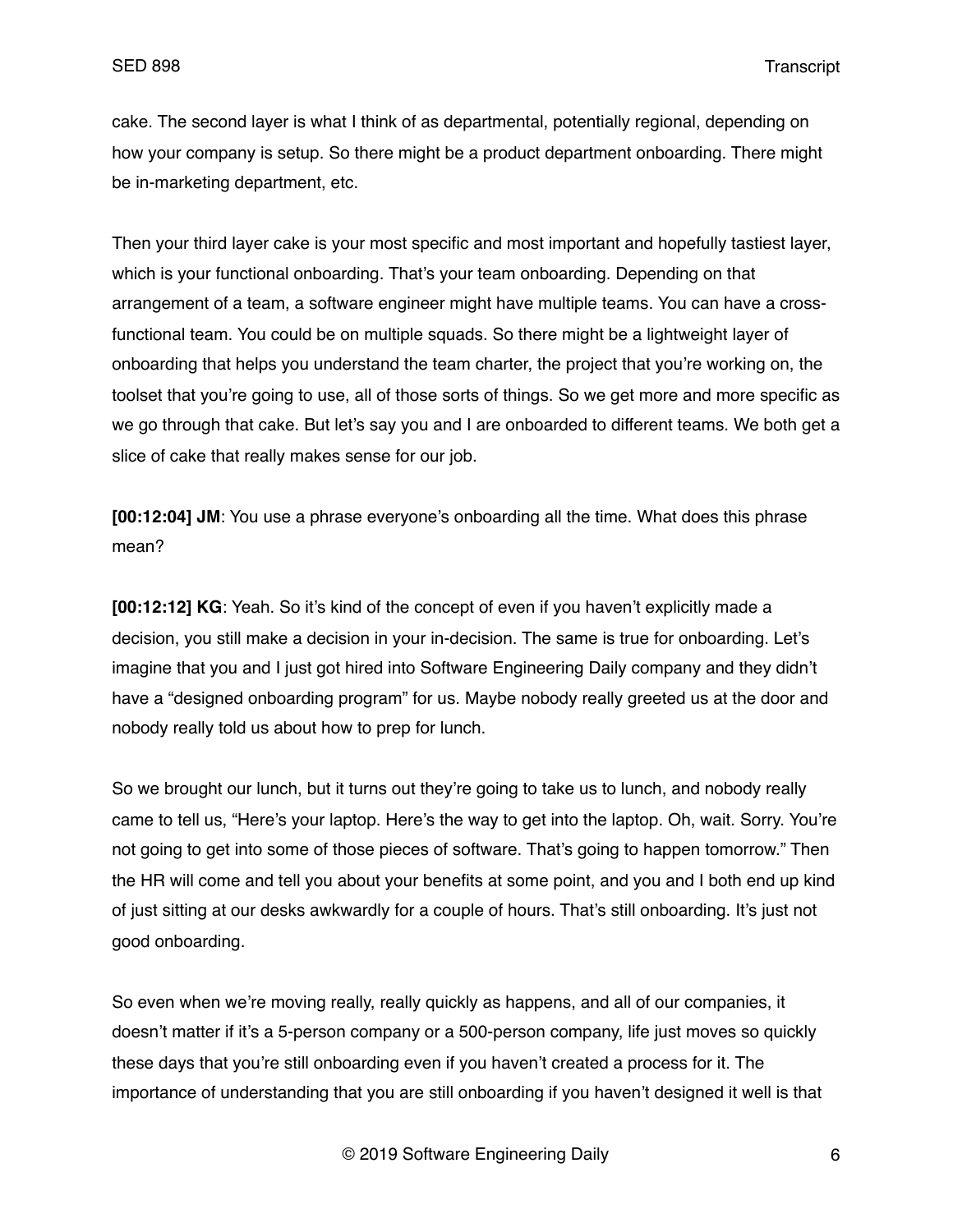it's going to have ramifications in how that new hire acclimates to the team. How loyal they feel, honestly. How much they want to invest in you as a company and you as a team and you as a manager. Those things can be really detrimental.

If the new hire really doesn't attach and acclimate into the team, you might lose them as 12 to 18 months, which is the worst time to lose a new hire. It's really not at 90 days or 6 months. It's when they've spent a year. You've actually spent a ton of money. You've spent a year of salary, a year of benefits. They've used up a lot of time of the existing team members, which is a whole other conversation, the time that it takes for existing team members to help onboard a new hire. So when you don't have a design for your onboarding program, even if it's the most sort of MVP-level of onboarding, you are still doing it. It's just not good.

**[00:14:21] JM**: My philosophy to onboarding in the past has been throw people into the deep end. Basically, I've got maybe like a little bit of documentation. We've got a product. We've got some code written and it's kind of figure it out for yourself. You can look at the code. You can look at our issue tracker. You should be able to derive what the most important thing to work on it. What's wrong with that approach?

**[00:14:50] KG**: Yeah. I'm going to actually say that it's not the worst thing in the world, but it just depends on the knowledge and the experience and the confidence level of the person that you're hiring and bringing in. This dovetails kind of interestingly with culture and building a diverse, resilient team as well, but we'll first kind of take the tactical element, which is the reason that I would recommend that you try to avoid throwing people in the deep end, is that things can get broken and assumptions get mae about how work happens and the way in which we communicate.

I like to tell people, when we're trying to assess out what the professional expectations are for software engineers when we build onboarding programs, I ask people to tell me, "What do you fire people for? What do you get upset with people for? What makes it so that you don't want to work with them anymore even though you never communicated that?" It's kind of a hard set of questions, but it really reveals a lot of the stuff about the ways people work. Not just the how they do it, but the way in which work happens. The way in which they code, the way they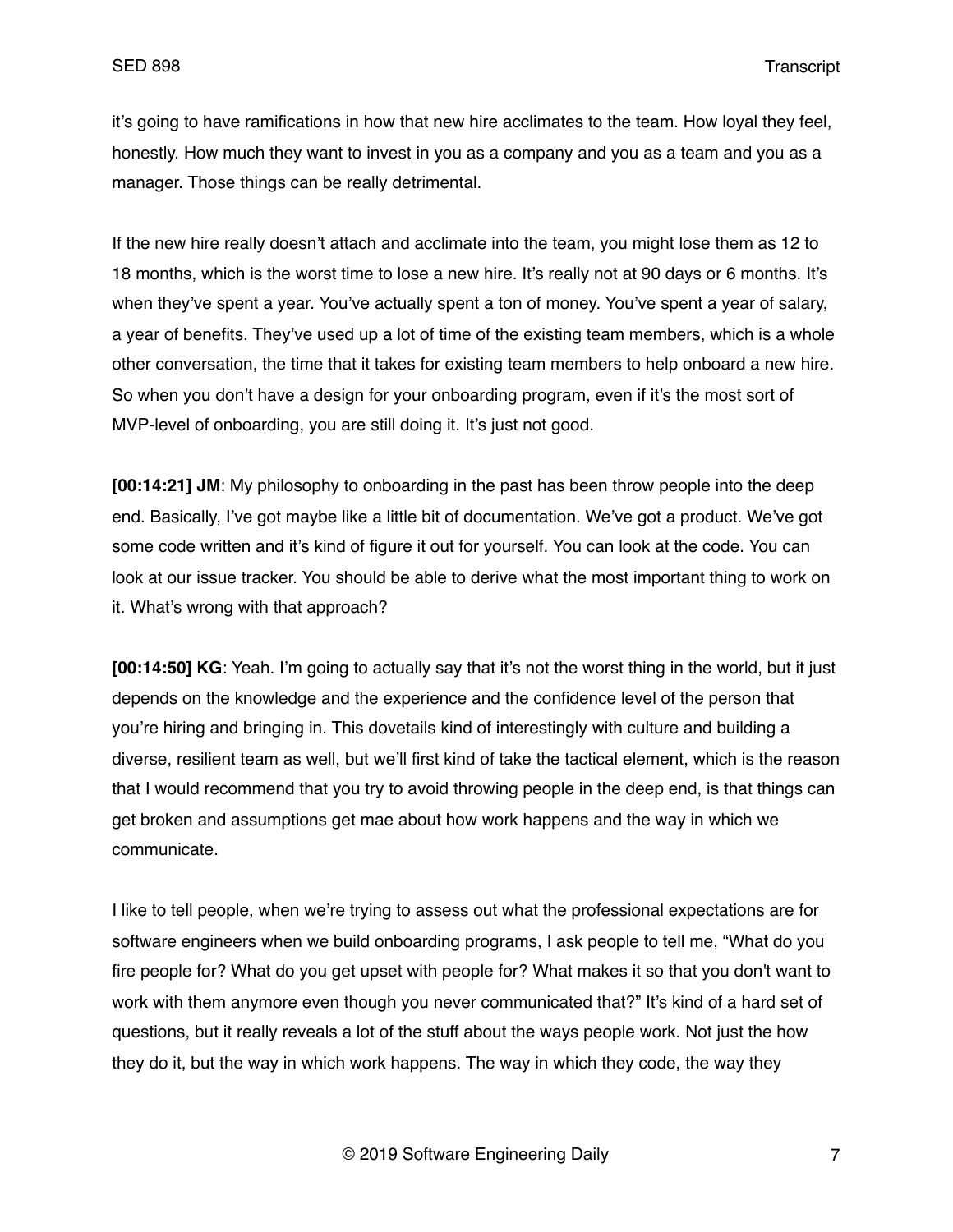communicate, all that. When you throw somebody into the deep end, you sort of neglect that opportunity to communicate the ways that you do these things.

So it can be just find to throw somebody in the deep end as long as you couple it with the opportunity to give feedback to the new hire or the opportunity for them to give feedback to you. The other sort of more I guess sinister side of that is that when you throw people in the deep end, they often don't have an historical context for why certain technical decisions were made. Then they want to critique those decisions.

Those of us who'd been at the company for a while, we understand why that happened or why that's built that or, yes, that's legacy, but we're going to change it and we can move past that. But a new hire may not have that context. So they went to make decisions or they want to bring things up in meetings and it can slow down the process. There is a double edge sword there to, because you want new eyes on old things. But you also want them to know the time and the place to bring that up.

**[00:17:03] JM**: What kinds of tooling do you recommend to have a successful onboarding process? What are the tools that every onboarding experience should include?

**[00:17:15] KG**: A great question. So, for tooling, I always try to make sure that a team is using what they already use. I don't want to introduce new tools if I can help it, because that requires a behavior change and new patterns of clicking and new patterns of entering information. The reality is that most teams are straddling Confluence, Jira, Google Docs, Dropbox, all of these tools, Zendesk, they've already got those workflows in place. They may not be perfect workflows, but they are what already exists and there's muscle memory there.

So the tooling part is an opportunity to kind of question the process in general, "Is this working for us as far as using it for other communications, other conversations inside our team and outside of our team." But it's also an opportunity embed onboarding within a workflow that you already know and that already makes sense to you.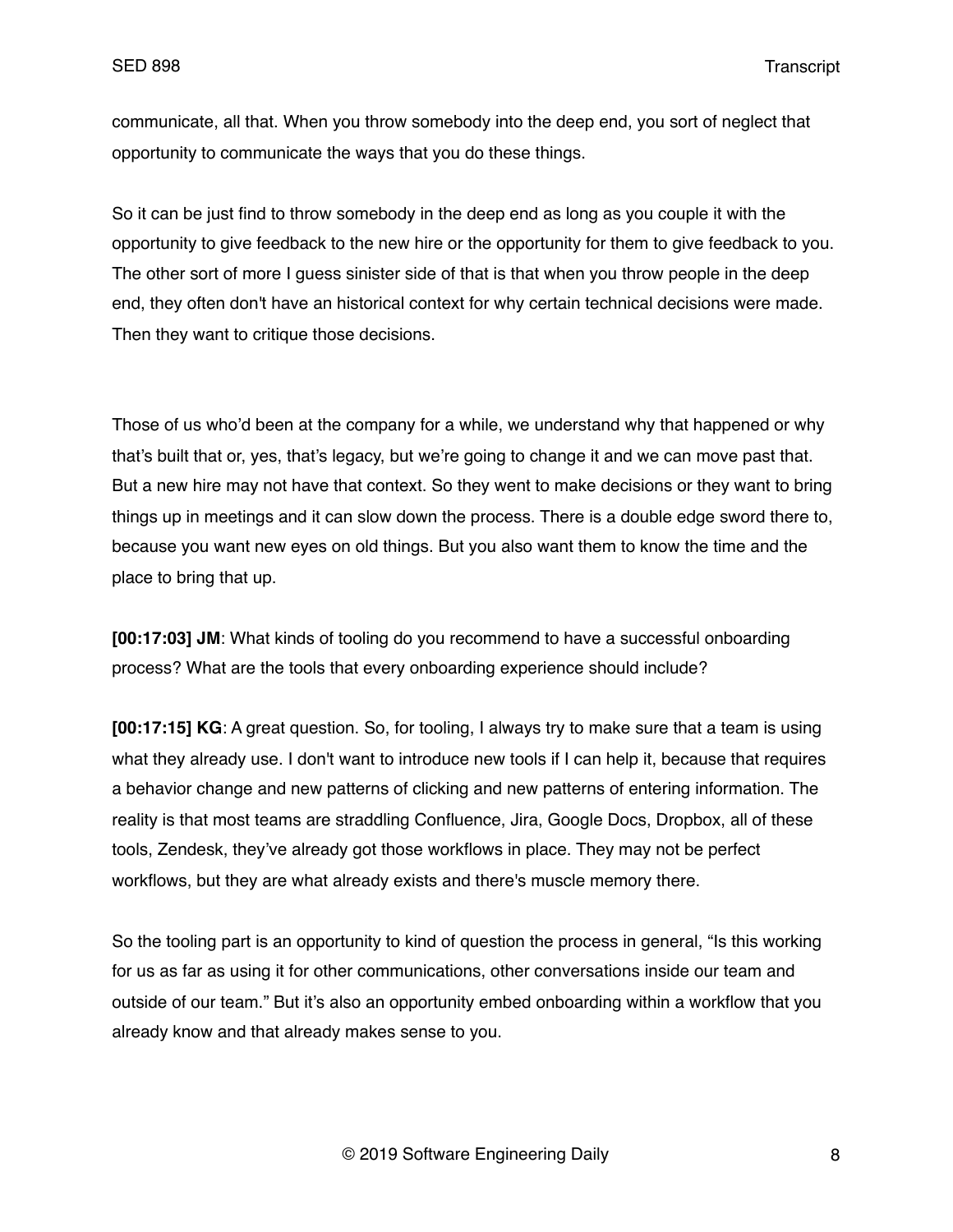So, for example, I will put onboarding as a workflow in Jira or in Zendesk sometimes, or in Confluence. So you don't have to exit a tool to do a good job with onboarding. I think that's a really critical question for people that ask when you're looking at software that you can buy to do this, which sometimes there is a really good use case for that. But ask yourself, are you going to make sure that the change management of actually switching to that tool is going to happen. Because without training, without support, without motivation and reward, switching on to a new tooling set is really not going to be successful for you and then people will be change fatigued and you'll be out some money, and that's frustrating.

## [SPONSOR MESSAGE]

**[00:19:04] JM**: Continuous integration allows teams to move faster. TeamCity is the continuous integration and delivery server developed by JetBrains. I've always loved the IDE's from JetBrains. I've used WebStorm and RubyMine and ItelliJ, and once you start using any of the JetBrains products, you realize that this is a company that knows how to build products for developers.

TeamCity gives you continuous integration and delivery designed by JetBrains. For most teams, TeamCcity is completely free as long as three build agents is enough for your project. For larger organizations, there is TeamCity Enterprise, and listeners of Software Engineering Daily can get TeamCity Enterprise with a 50% discount by going to team city.com/sedaily. That's T-E-A-Mcity.com/sedaily. TeamCity supports most popular programming build tools and test automation systems, version control systems and cloud platforms.

Whatever the size of your organization is, check out teamcity.com/sedaily and get started with continuous delivery. Thank you to JetBrains for being a sponsor of Software Engineering Daily. If you want to try out JetBrains TeamCity, go to teamcity.com/sedaily.

# [INTERVIEW CONTINUED]

**[00:20:34] JM**: As you've said, a new hire is going to have a limited contextual understanding of what is going on inside of a company, and throwing somebody into the deep end, again, there could be insufficient documentation around why a certain past decision has been made. A new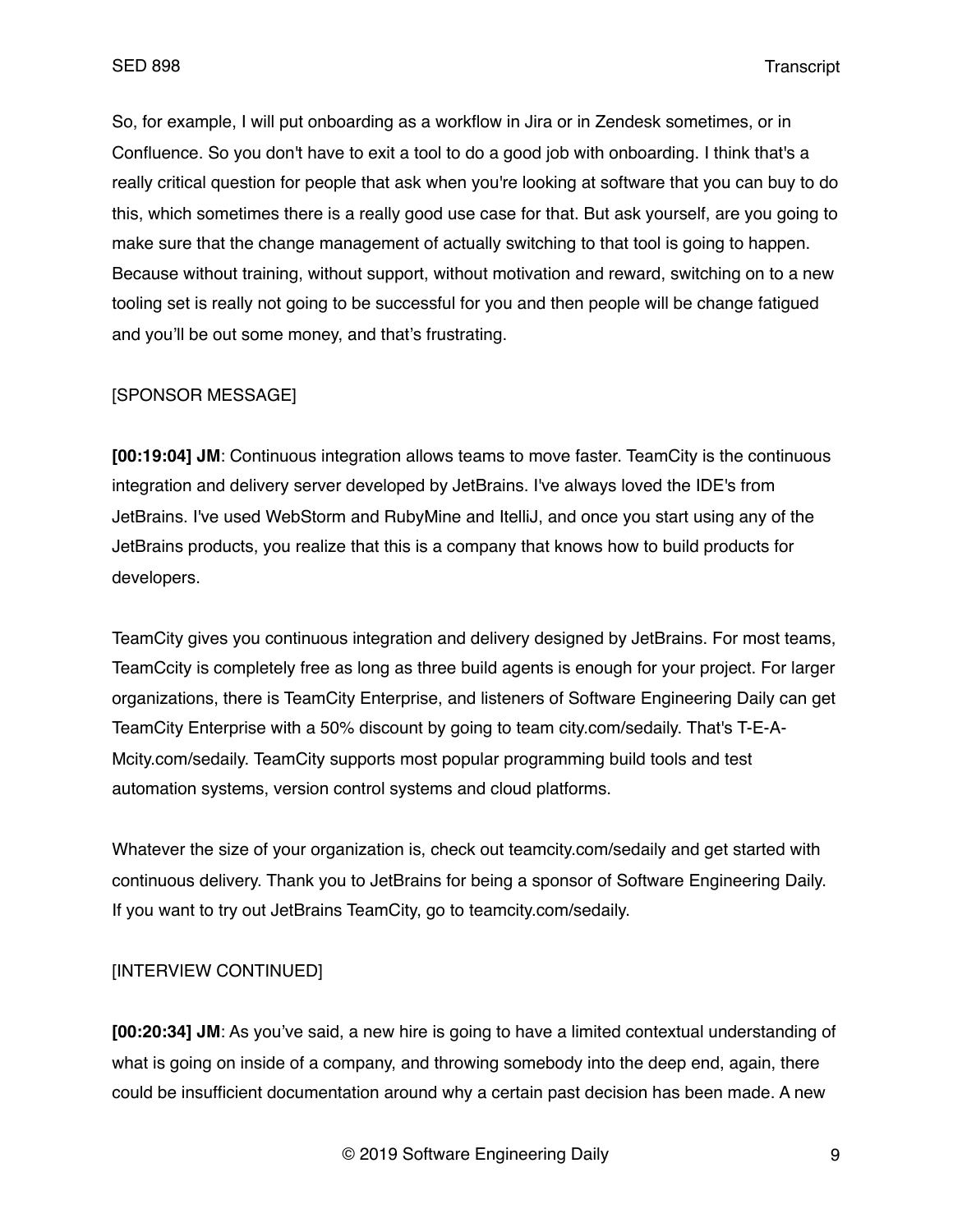hire may gather their own context and be mistaken. How can the company improve the level of context that a new hire has, especially when a company may have been around for two or three years. There may be all these institutional practices that are not written down or codified anywhere. How do you give that level of context to a new hire?

**[00:21:20] KG**: A good question. The best way that I do whenever I come into a new company is I act like a new hire and I ask the dumbest set of new person questions I can possibly ask and I gradually work up to more complicated questions. Even if you don't hire somebody to help you do that, you can actually have one of your team members do that for you by playing that role and just continually asking why. Why do we do this? Why is it like that? How did it become like that?

The other way to do it and to gather up some of that context, especially in a young company, is to think about the people that you would send a new hire to. So all of us have probably been in the situation where we're like, "Go meet with this person. They'll tell you everything," and then we send them over to that meeting. It's an hour long or 90 minutes long, and we hope that somehow they got some critical information from our CTO or from our architect or whatever.

We just assume that that information actually was delivered well, number one; and that number two, it made sense; and number three is actionable for the new hire, which is a terrible assumption to make, because most people I think are not always very confident in their teaching ability, and that's what you're doing in that 90-minute meeting. You're teaching a new person something.

So when you have the urge to put a new hire with somebody and to sort of lock them in the room together and see what comes up on the whiteboard or in conversation. The next time you do that, try, number one, to batch it. So put a lot of new hires in that conversation. Number two, it's great if a manager or somebody else can come and sit in on that conversation writes notes. Not just record it, but write notes about the structure of the conversation and what actually happened. That person can then add some more context into those notes. Then you actually have documentation available right there.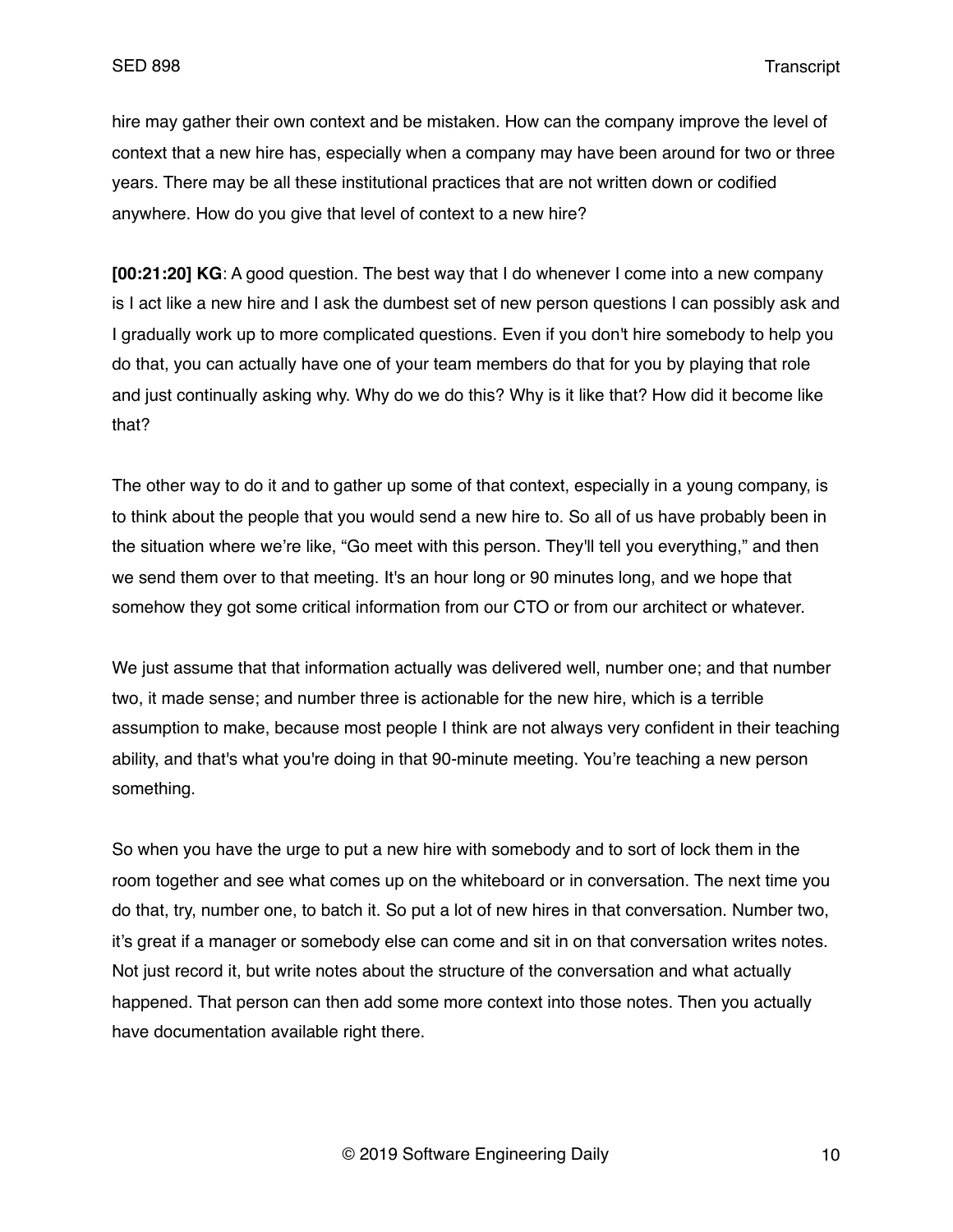**[00:23:17] JM**: You describe two strong goals of a company's onboarding strategy. The first goal is increase productivity immediately. The second is to cut long-term attrition rates. Describe these two goals in more detail.

**[00:23:32] KG**: Yeah. So, attrition/retentions. So, attrition, what we're really talking about here is nonfunctional attrition, meaning when we don't want somebody to leave. They were theoretically a valuable contributor and they left our company. Like I said, that typically happens between 12 to 18 months or so of a new hire starting. A good onboarding programs should reduce that number. Reduce that to a number.

Industry-standard right now is about 15% a year for nonfunctional turnover, which is a pretty high number wherever you put it, but it is industry-standard. But a good onboarding program should help a new team member feel comfortable. It should help them feel able to leverage the skills and knowledge that they have, that they came into the job having. It should help them learn how to ask the right questions and learn how to contribute on their own two feet.

Once somebody is able to do all of those things, they are more likely to stick with a company. It is also true that people are making the decision about whether to stay or go within their first 3 to 6 months. What happens is they usually sit on it for a while, especially if they're stock involved. So they'll often wait until the first vesting of some stock, and then no go. Oftentimes, that the reason for going is a mix of I didn't get the right training. I didn't get the right context. The culture is weird. I don't like my manager. So you're mixing some variables in here, but your onboarding program can actually sooth and smooth over many of those things. So that's the number one goal.

Number to goal is time to productivity, and this is such a slippery one, especially in engineering because we're not measuring, we're not looking at how many lines of code did you write or how long did you work on that, because those are inaccurate measures of engineering productivity. But we are looking at, from a benchmark standpoint, how long does it take an engineering at a certain level, let's say a junior engineer or a principal engineer. How long does it take that person typically to get to a place where they're really working on their own and they're not asking repetitive questions?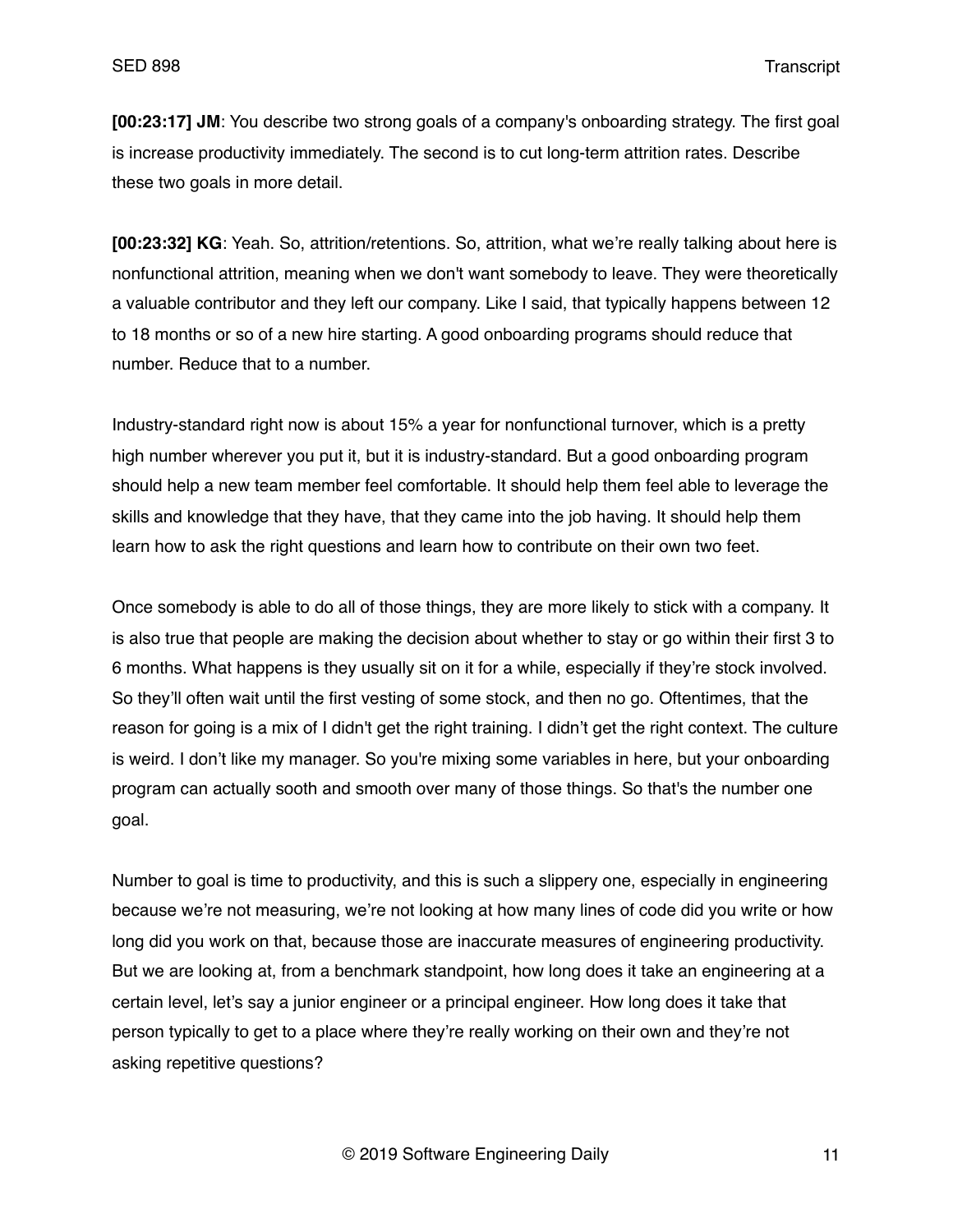What I have found, my experience is it's usually about nine months and people are always very optimistic. So I will often hear, "Well, oh, it takes about three months or six months," and then I'll go in and actually do pull some data and do interviews and talk to managers and new hires and compare that data, and it actually takes 9 to 12 months.

So we are optimistic and rosy-eyed about how long we think it actually does take to get productive, and your onboarding program should definitely play a key role and bringing that number down as well. So you want somebody be able to stand on their own two feet, theoretically, metaphorically, in about three months. That's a really good timeline. That's what we all think that we have, but the reality is different than that.

**[00:26:32] JM**: Long-term attrition. Could you describe how attrition is exhibited at a good company and how attrition would look at a really not so good company?

**[00:26:44] KG**: Yeah. So attrition in a positive sense can mean that a culture is doing a good job of saying, "Here's what we stand for, values-wise, behavior-wise, technology-wise," and allowing people to opt out of that. That's a positive thing in my mind, because nobody wants to waste each other's time. The company doesn't want to waste your time and waste money on you if you're not a good fit for that, and you shouldn't want to waste your time if you're not a good fit for that company.

So that's a functional thing, and if you are turning people over in say 3 to 9 months because of that, that's positive. If you're turning people over at an alarming rate, that's a cause for a concern and we should look at that. Another way to think about attrition in a positive sense is that as your company scales, the people who were good for you at 25 people are not going to be the same people who are good for you at 250 people. I won't say too much on this, because lots of smart people have written about this.

But, in general, there are kind of startup-y people who are comfortable with risk. They are comfortable with lack of structure. They like volatility. They like ambiguity. Then there are people who are systems people who are a little bit more risk-averse, or they are focused a little bit more and instituting systems, and that can just feel like pouring concrete on people who are startup-y people. So that's a culture shift actually. When the company scales to a point where the systems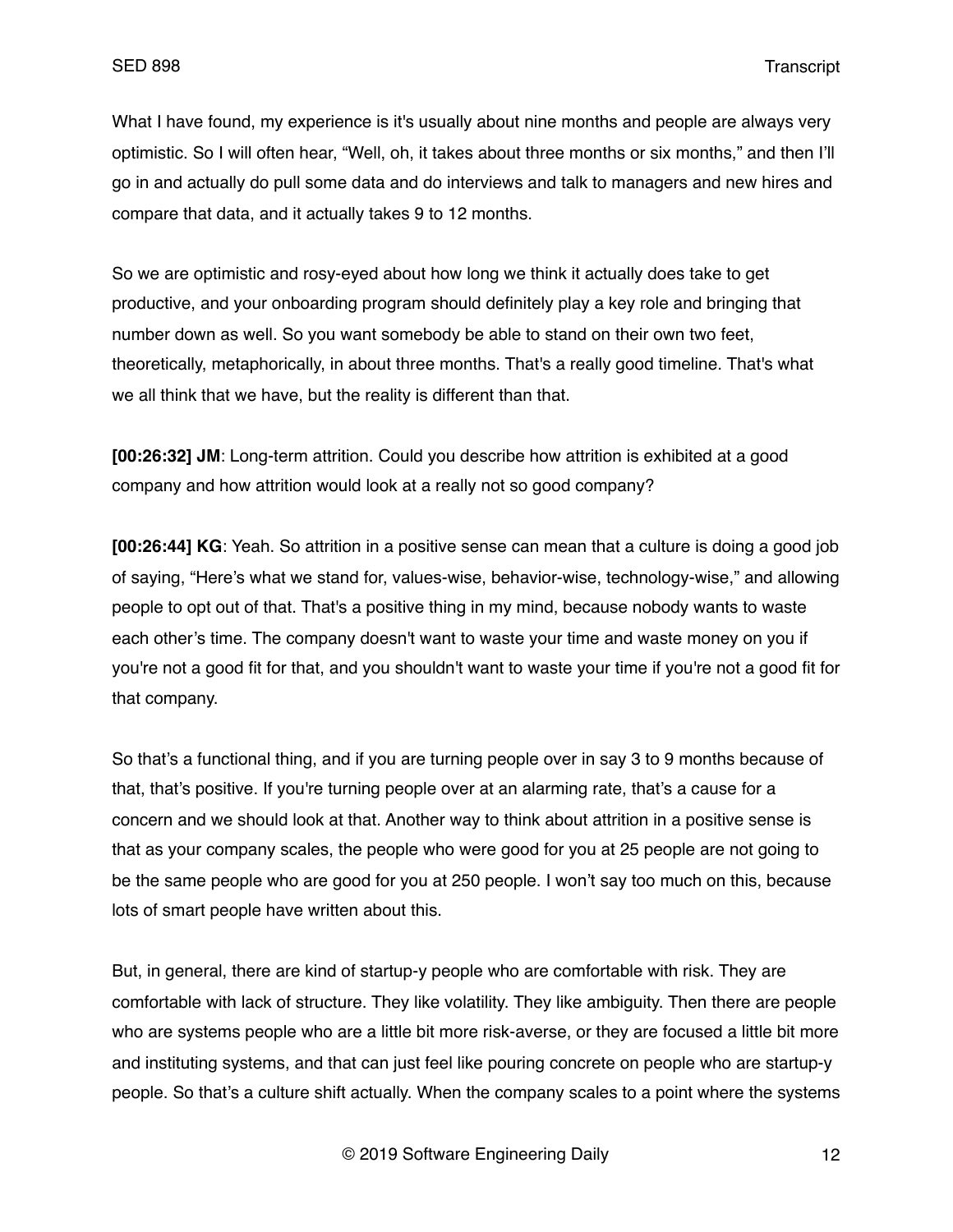and the ways of doing business that that company now requires because of the size that they're at of their revenue, that they're at of the type of customers that they serve, then it's no longer really about the technology. It's about the working environment.

Some people would rather just like jump in a lake than have to deal with two layers of management. The reality is that most companies that scale, you're going to have two or three layers of management. So having people opt out because of that I think is really positive. I don't see this happen as much as I would like, but I would really love it if companies operated on the sense of succession plan from the moment you onboard a new hire.

Let's just assume that at some point you're going to want a different job, and my job as the manager or the person who's representing the company is actually going to help you thrive as long as you can here at this company and then help you find something else where you'll thrive elsewhere. So you don't muck up to the culture here, because what happens when people stay too long, again, with contribute attrition. If they stay too long and it's toxic, they can ruin the culture of that team, and that's really problematic and that means that other people will leave as well.

**[00:29:29] JM**: Interesting. You encourage a class-based onboarding system. What is an onboarding class?

**[00:29:38] KG**: Yeah. You might call it a class, a cohort, a group. This is where you are basically batching new hires. I think it's always tough for people to want to lean into this at first because we always want to hire somebody right now to solve the fire that we have right now. All of us know deep inside that adding more programmers to something is not actually going to solve it in the short-term. In fact, it's probably going to make it a little bit worse for a while.

So it's hard to give up that ability to hire and onboard somebody immediately, because mentally we think, "Oh! As soon as I get this person onboard, they're going to help me solve this problem. It's going to be great," and reality is they can't do that. They can't be productive because they don't have enough context to even help you solve the problem at all. So by onboarding in cohorts or classes, number one, you give people other people to work with and other people to learn from. Number two, you are optimizing for efficiency.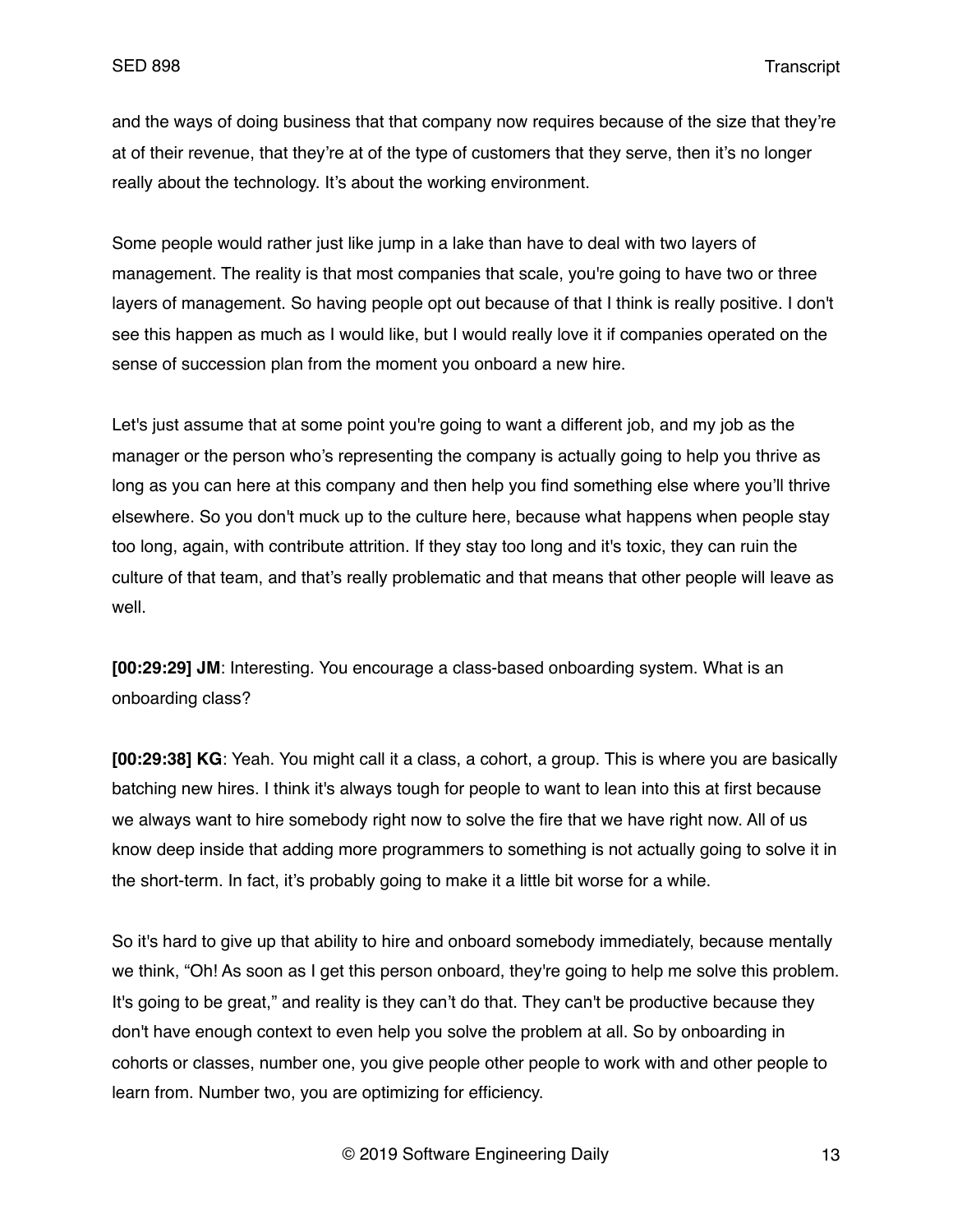So earlier we talked about when you send people to go meet with your CTO or your architect or whomever depending on the size of your company, when you send that person, the new person to that subject matter expert, you are basically wasting very expensive time when you send them in a one-off perspective. From a purely business sense, you're wasting expensive time. From a technical sense, you are putting somebody, that subject matter expert, in a situation where they might not thrive and it's a sort of friction-filled environment for them.

When you batch people and you have a group of 2, 3, 5, maybe 10 new hires together, you are creating efficiencies for the subject matter expert in the business and you're giving the opportunity for actually recording and creating documentation of that knowledge.

**[00:31:28] JM**: You've mentioned the buddy system for an organization. Describe what the ideal body system would be.

**[00:31:36] KG**: Yeah. The buddy system I think is a great one. It doesn't have to be the same as pair programming. Although that can definitely be part of the buddy system, but a buddy is somebody who's not the new hire's manager who can basically show them the ropes. When we say something like show the ropes, what we're really talking about is the unspoken, unwritten cultural language of the company., or the team, or the way that we work.

A buddy is a person who might be the same job title. They might be just a few months, potentially a few years, more senior than this person, and they have enough context to share the sort of what's happening in between the lines. So I've buddies be extremely effective, but only when they are prepped. So you can't just assign a buddy a week before a new hire shows up and expect the buddy will actually know what to do for that new hire.

So you do need to take some time to let the buddy know, "Here's what I'm hoping you'll do. I want you to take him out to lunch. I want you to check on him on Slack. I want you to ask him these kinds of questions. Show them this kind of stuff." So buddies can relieve some of the pressure of onboarding from the manager, which is awesome and really important. But they're not going to be very successful if you don't give them guideposts.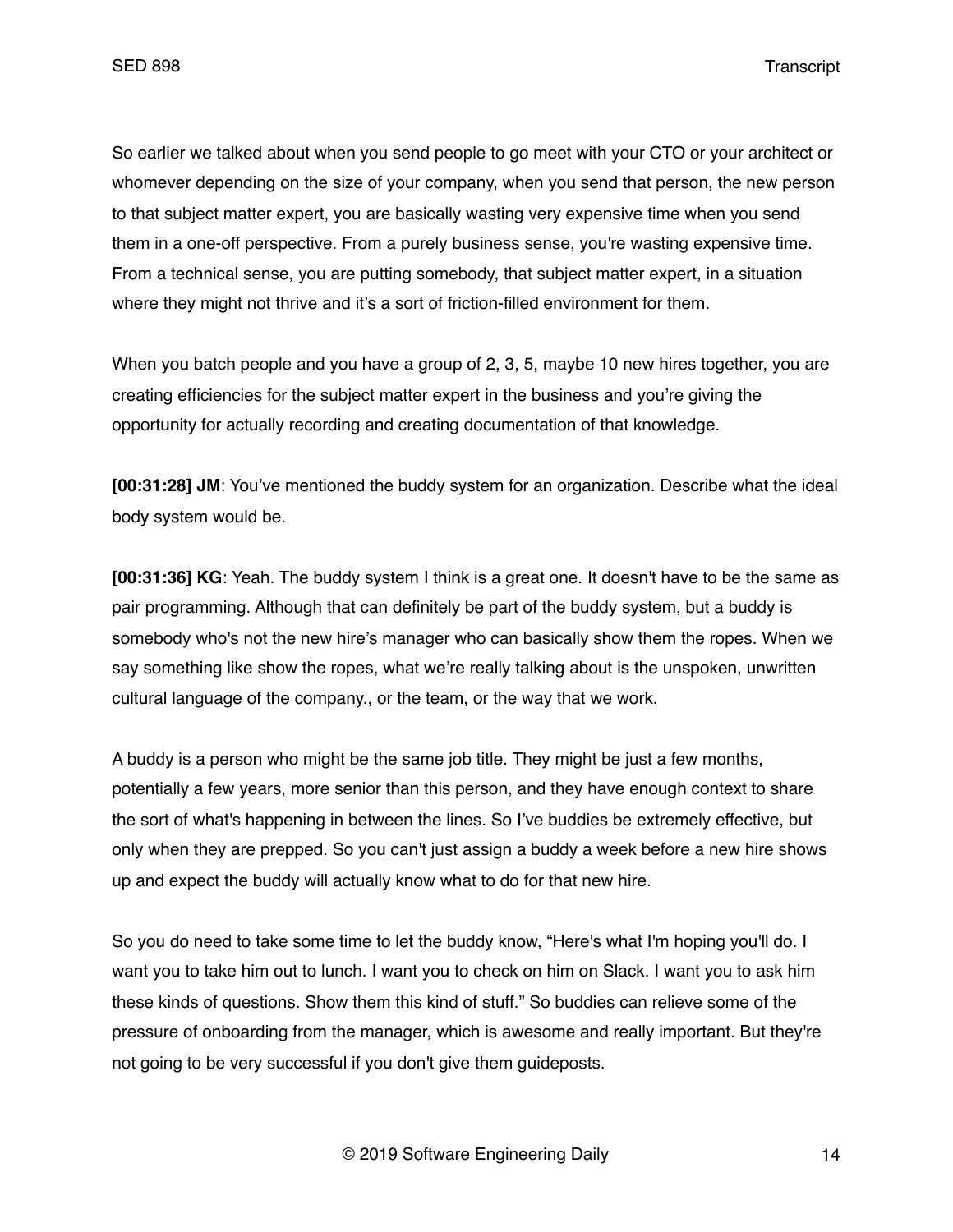**[00:32:58] JM**: You encourage companies to have a policy where a new employee will ship something on day one. What kind of product or feature would be good to have a new hire ship on day one?

**[00:33:12] KG**: Gosh! It's a really good thing. I'll probably say not a product or a feature. Nothing that has to do with customer-facing product, because they're so likely that it's not going to go well, and that's okay. That's actually part of the process. So, go back in your Jira or in your issue tracker wherever you are and pull sort of those dusty tech debt things and start assigning those to your new hires. Stuff that you don't get very frequently. The stuff that is not missioncritical as much as you can find it just so that they can actually get into the process. If you don't have stuff like that, it might behoove you to actually create a different sandbox environment to let them play in and actually create some issues for them to work on.

**[00:33:57] JM**: Your writing uses Facebook boot camp as an example of a good practice. What is Facebook boot camp?

**[00:34:05] KG**: Well, I can't necessarily say that I know every single thing that happens in Facebook's boot camp, but I do like the way that it's laid out from what I understand about it. I've built similar boot camps and many companies have similar things like this. The value of a boot camp style program is that you are putting people in a cohort together so they do get to learn together, which also means that it decreases the time that they have to go and ask their individual managers those same questions, because they're self-solving and they're looking for answers together. So that's a really valuable component.

The other thing that I like about that type of program is that it doesn't have to be and it shouldn't be all education all day. So there should be opportunity for actually listening, learning, hearing from other people, hearing from product owners, hearing from project managers, different teams, different squads, but also understanding what's going on with the business and how the customer uses that product and how an engineer should interface with a customer if there's an opportunity for that.

But you should mix that learning time and educational time with application time, and that's one of things I do like about the boot camp model, is there's usually a lab opportunity. Then right

© 2019 Software Engineering Daily 15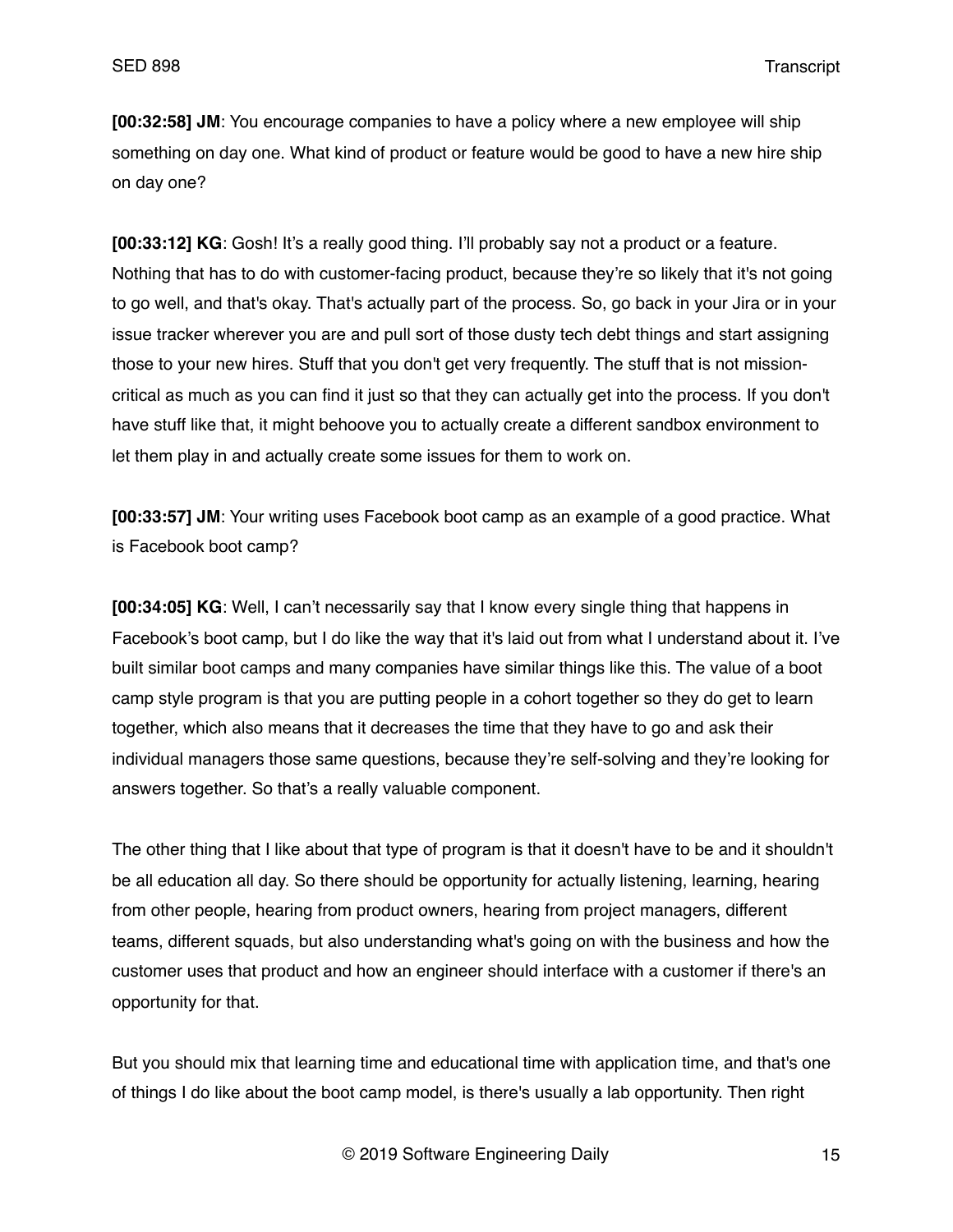after that lab, there's feedback. So you'd get to actually go through what you just did and talk it through and figure out what went wrong. That is a great way to prepare before setting somebody free after their first week or two.

**[00:35:39] JM**: One important tool to have in a toolbox for onboarding is the employee handbook. What should be the process for crafting an employee handbook?

**[00:35:54] KG**: Very good question. This is landing more HR land, which is fine, but your HR team should really, even if it's just one person, should be thinking about both from a legal and a risk standpoint how the company needs to ask employees to behave so that we can live and work in a safe environment, in a productive environment, but also so that we can decrease friction.

I'm a big fan of very lightweight employee handbooks. One of my favorites is Valves employee handbook, because, number one, it's illustrated. I think that's awesome. Two, it really shows the tone. So your employee handbook doesn't have to just be a sort of solid black-and-white document that's 40 pages long. There is going to be some legal lease in there, but it can really show employees what do we talk like, what do we sound like what do we tend to look at. How do we operationalize our values and our way of being as a company? That's a really interesting way I think to engage people in the HR process, because I think a lot of times we onboard people into their role. We don't really onboard them into understanding the company as a connected unit.

For a while, it was onboarding in a job I had. It was onboarding people, about 10 people every other week. I would always know when I had engineers and salespeople in the room, because, number one, they would dress differently.

Number two, they would sit on opposite sides of the table and have different perspectives on who was the most important in the company, because engineers in that situation would always say like, "Well, we build the thing," and sales would always say, "Well, we sell the thing." The reality is that you can't live without either of them. Your handbook is an opportunity to let people know, "Here's how to work together." It does not have to be, in my mind, shouldn't be this boring legal lease document. Using that onboarding is also a way of acculturating people.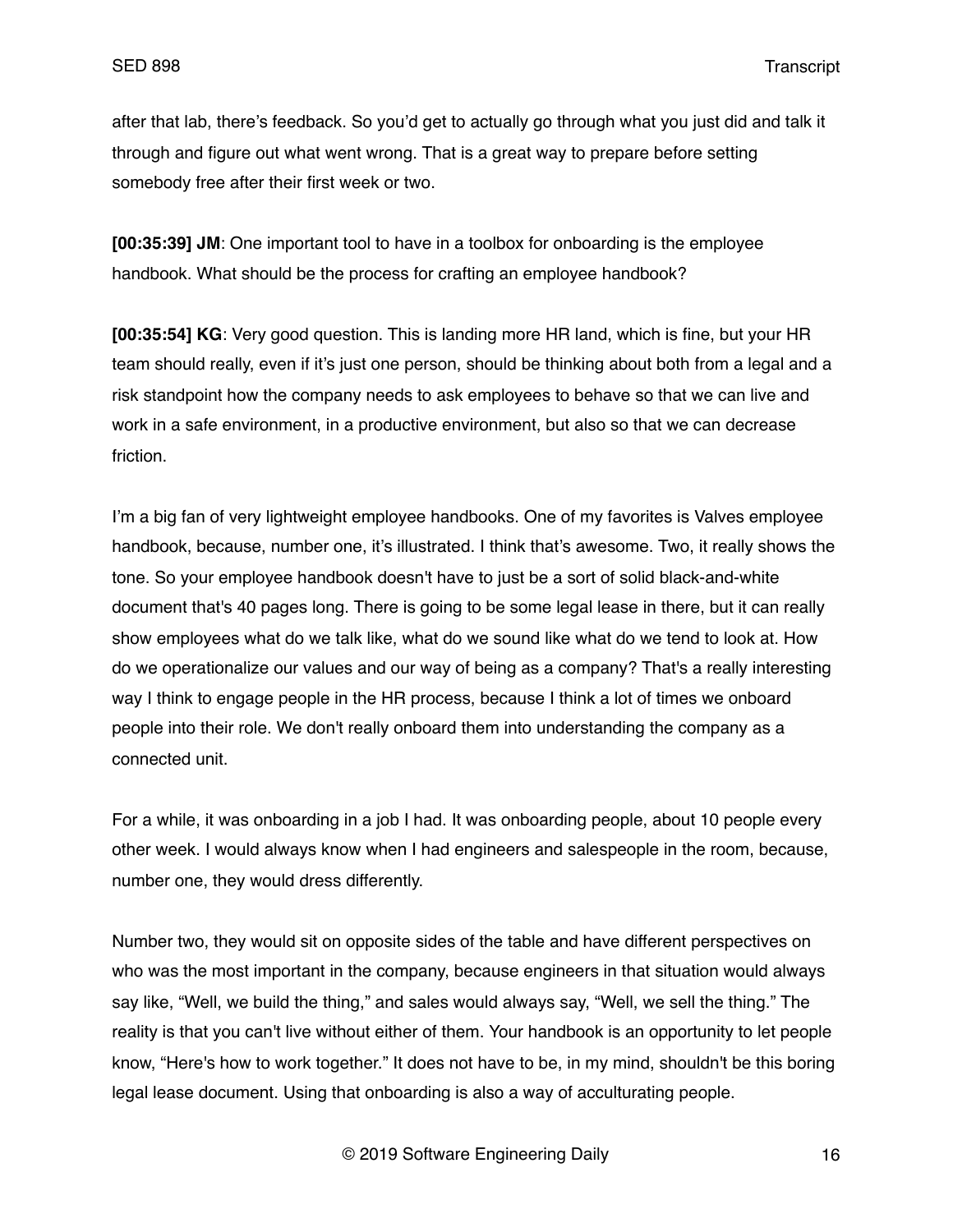**[00:38:06] JM**: How should it be used in onboarding? Should there be a dedicated 16 hours of indoctrination where the person reads the handbook – Of like a person reads the handbook, or has it read to them.

**[00:38:20] KG**: Gosh! I'm debating how sarcastic to be here. Aside from like locking somebody in a room by themselves with the printed copy of the employee handbook and like an ink pen, which I don't think you should do. I really like to see a couple of standard programs that everybody at the company, not just engineers, but everybody at the company gets.

One is about cultural context and the history and the origin story of the company, because that's your opportunity to really engage people in the company that they're joining. People want to know that they have joined a company that is doing work that matters, whatever that work is, that it's affecting customers positively. They want to know that they're going to be able to affect people positively.

They also understand like how did we get here? What had to happen in order for this company to be where it is today where I had just joined? So that program or that opportunity is a place to talk through all of that information. The second program is a more HR-focused program, and I think you can really do fun experience with this. This is actually where I mentioned earlier, that scavenger concept. They actually had people go physically around the building and find examples of things from the handbook. So they could put two and two together. Meaning, they were sent a copy of the handbook to sign ahead of time. Then in teams, they got to go out and actually see that in action and they could check it off and win prizes for that.

So you can be as creative as you want to be and as creative as you have bandwidth to be, and I would just really implore you not to have people sitting for more than 25 minutes at a time. Just get them up, get them moving, especially, especially if you have people calling in from remote offices. Because being on an 8-hour Zoom call is not awesome.

**[00:40:17] JM**: Okay. Since you brought it up, how should these practices of onboarding apply to purely remote teams?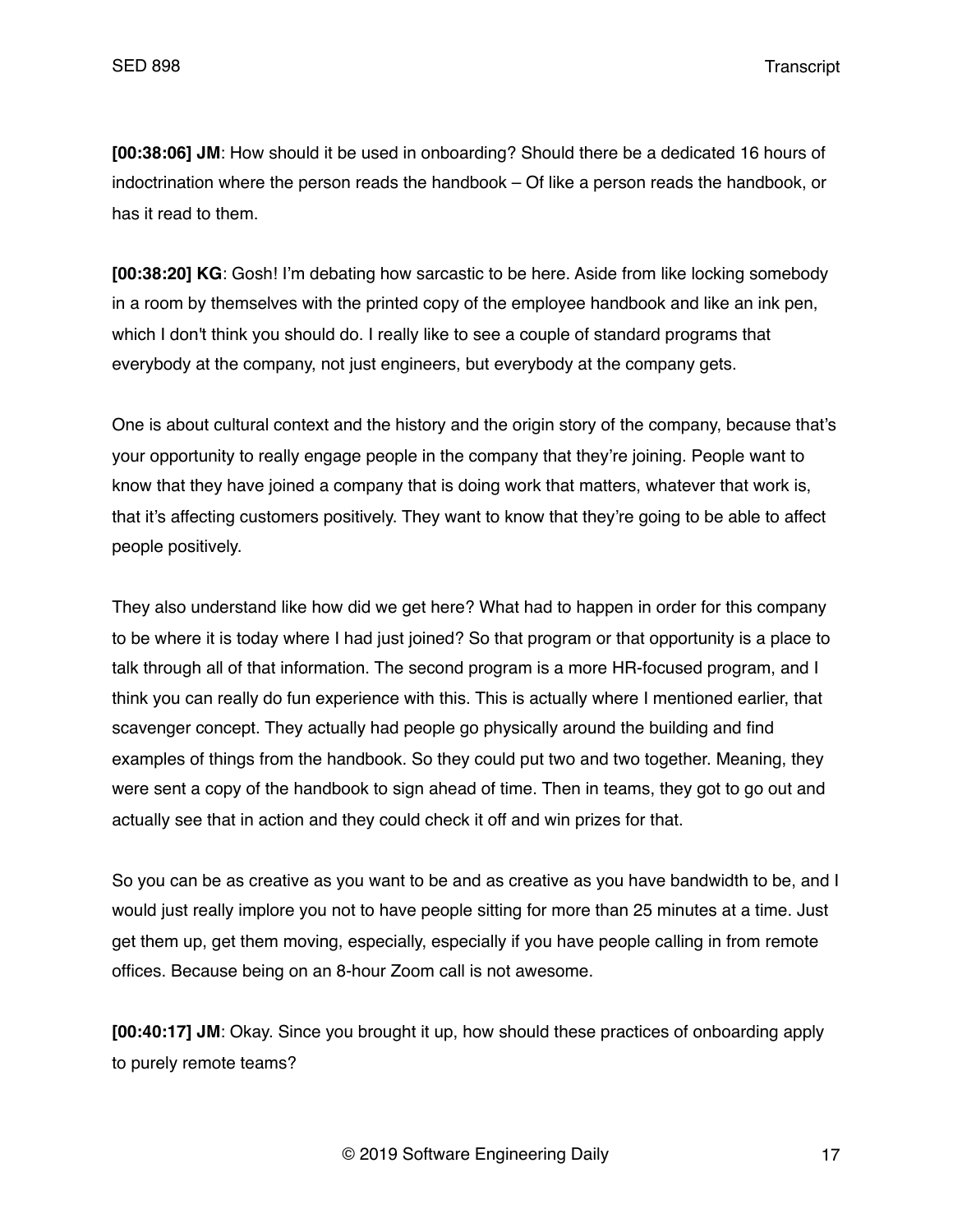**[00:40:28] KG**: It's a great question, and I think it's going to become more and more critical as we're teams become more remote or companies just go fully remote and not have offices at all. Though the only change that I really suggest to companies is that you break it up over time, that you actually have more space between it.

So if you were going to have a boot camp and you were going to put people in sort of educational scenarios, plus a lab. Then, what you're actually doing is sending – You might send all of your new hires to a webinar or a Zoom call or what have you in the morning or whatever time zone makes sense, and that's your educational component. Then you send them off. They work on their own. Do that lab exercises and then you bring them back. So you're breaking up the day a little bit and really trying to respect different time zones while that's happening.

The other way that I see remote onboarding work really well is the use of tools like Loom and other video recording software so that you can actually walk somebody through what's happening while you are doing it or just after especially if the time zones don't match up that well. So if somebody's doing one of those labs, trying to actually work through a problem and the person who's going to have to respond to that is on 12-hour differences, then you can actually have your Loom going in the background so that you can share with that person what your process was like and they can ineffectively debug your process as a new hire.

### [SPONSOR MESSAGE]

**[00:42:11] JM**: When I'm building a new product, G2i is the company that I call on to help me find a developer who can build the first version of my product. G2i is a hiring platform run by engineers that matches you with React, React Native, GraphQL and mobile engineers who you can trust. Whether you are a new company building your first product, like me, or an established company that wants additional engineering help, G2i has the talent that you need to accomplish your goals.

Go to softwareengineeringdaily.com/g2i to learn more about what G2i has to offer. We've also done several shows with the people who run G2i, Gabe Greenberg, and the rest of his team. These are engineers who know about the React ecosystem, about the mobile ecosystem, about GraphQL, React Native. They know their stuff and they run a great organization.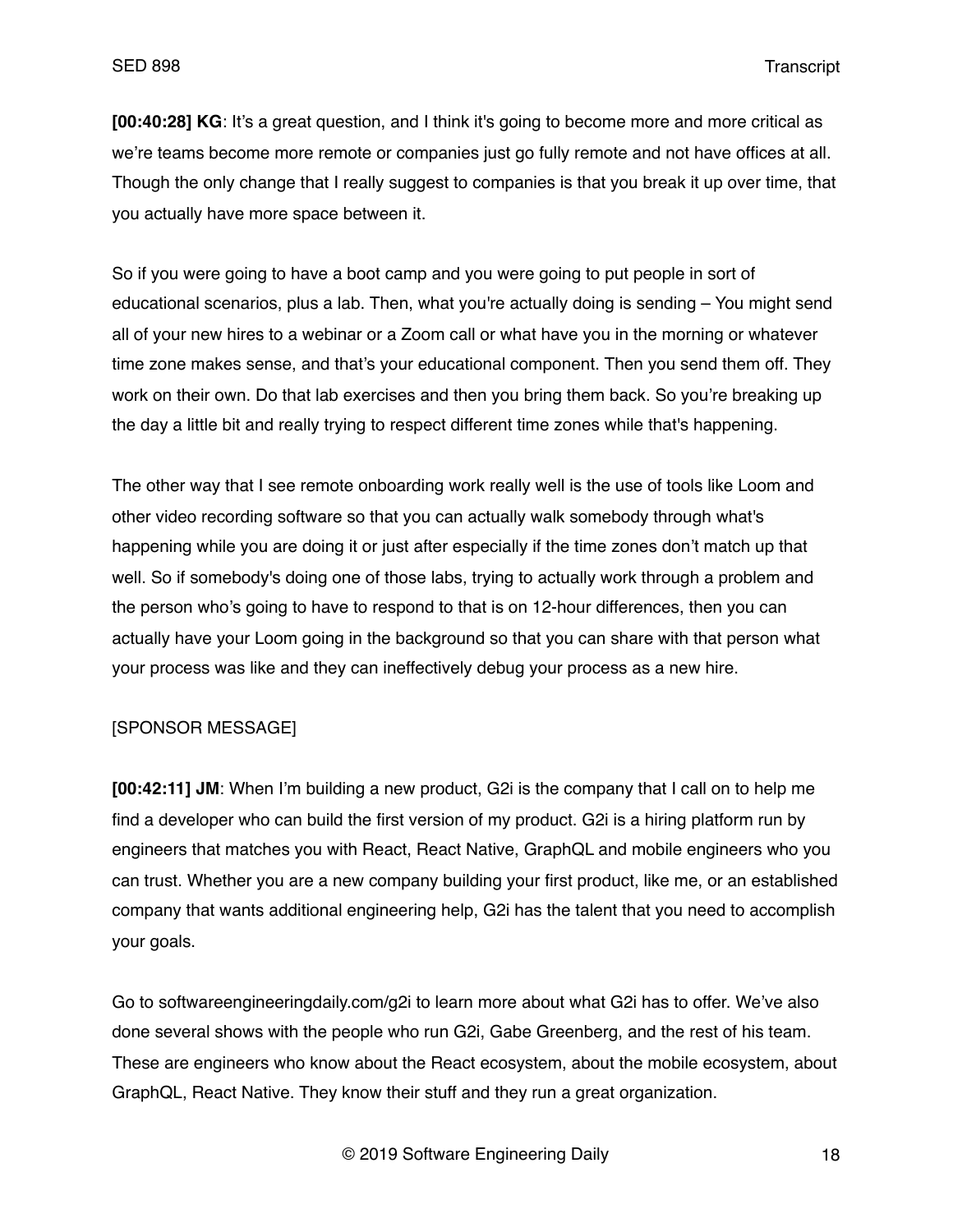In my personal experience, G2i has linked me up with experienced engineers that can fit my budget, and the G2i staff are friendly and easy to work with. They know how product development works. They can help you find the perfect engineer for your stack, and you can go to softwareengineeringdaily.com/g2i to learn more about G2i.

Thank you to G2i for being a great supporter of Software Engineering Daily both as listeners and also as people who have contributed code that have helped me out in my projects. So if you want to get some additional help for your engineering projects, go to softwareengineeringdaily.com/g2i.

# [INTERVIEW CONTINUED]

**[00:44:04] JM**: You founded Edify, Edify EDU. Describe how you work with companies and what your company does.

**[00:44:13] KG**: Yeah, Edify, it's a learning design company and we focus on building technical onboarding programs for software engineering and product teams. We – Gosh! I founded edify almost 5 years ago, which is a little crazy to realize sometimes. We've built onboarding programs for companies like Elemental, and AWS, OpenSkies, Zuvoda, Puppet. All kinds of amazing companies we've gotten a chance to work with.

Our focus is, as we talked about earlier, really try to make sure that teams are getting up to speed faster in a more humane, dignified way, because to be honest, it really sucks as a new hire to feel left out of the conversation and to feel not necessarily socially left out, but technically left out. How am I supposed to engage with this? I came here because I wanted to contribute. I thought I had great interviews. They seemed to like me.

But more often than not, when I go and do interviews with new hires, I find out that this new hire has been sitting basically on their own for weeks. It's not a good feeling, and that's one of the reasons you lose people, is because they weren't given an opportunity to really use their skills and to ask questions and to deploy knowledge and to gather new knowledge. It's basically wasted money for the company and wasted time for the team.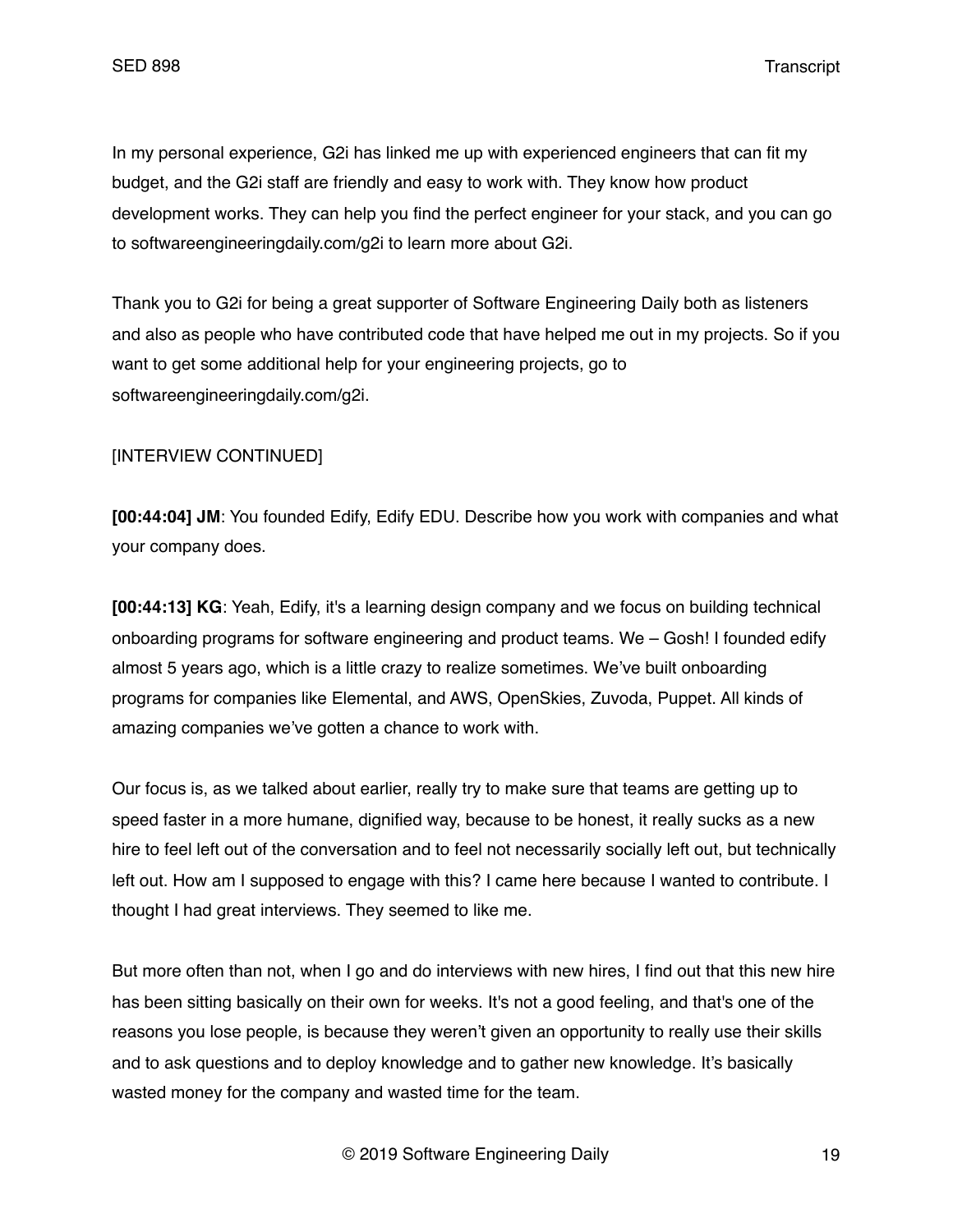We didn't really talk so much about the impact to an existing team when a new hire joins, but there's no if, ands or buts about that. You are going to impact your team. Productivity will go down on a team level, especially if you're onboarding a lot of people at once, because that team is going to have to absorb the cost of helping that new hire get up to speed and your onboarding program should decrease that challenges as well. Should make it a little bit easier for the existing team to do that.

So that's really a passion of ours, and we try to balance that with the fact that things do change in our industry so quickly that while documentation is critical, not everything needs to be documented in the same way that sort of more long-term or concrete processes do. So we love teaching and building capacity within engineering and technical teams to figure out what should be taught, what should be whiteboarded, what should be written down and how should it be organized to make everybody's life easier?

**[00:46:37] JM**: Why did you start this company? What gave you the inspiration?

**[00:46:41] KG**: Well, honestly, I've always been a learning designer. My background is in musicology, which basically means learning design in museum. So I've always been very curious about how people categorize information. How they use new information, and I kind of didn't realize that I was doing onboarding in all my different jobs and I was helping people onboard them to a new job, or help them onboard it to new information that they wanted to be curious about or wanting to understand.

When I was working, I was working at a web development company. So that was sort of first taste in 2013, 2014 of what it was like for technical people to onboard into a new company. I just saw how awful it was, unfortunately. Started hanging out more at user groups in more technical meet ups and realizing that everybody had this problem. So there was something happening. Companies are not doing a good job where they weren't five years ago.

So I realized that I could use my skills to fix that. Edify, as all companies do, has had different iterations. I had all kinds of aspirations when I started the company, that I was still going to do museum work and nonprofit education work, and gradually that all sort of fell away and we've

© 2019 Software Engineering Daily 20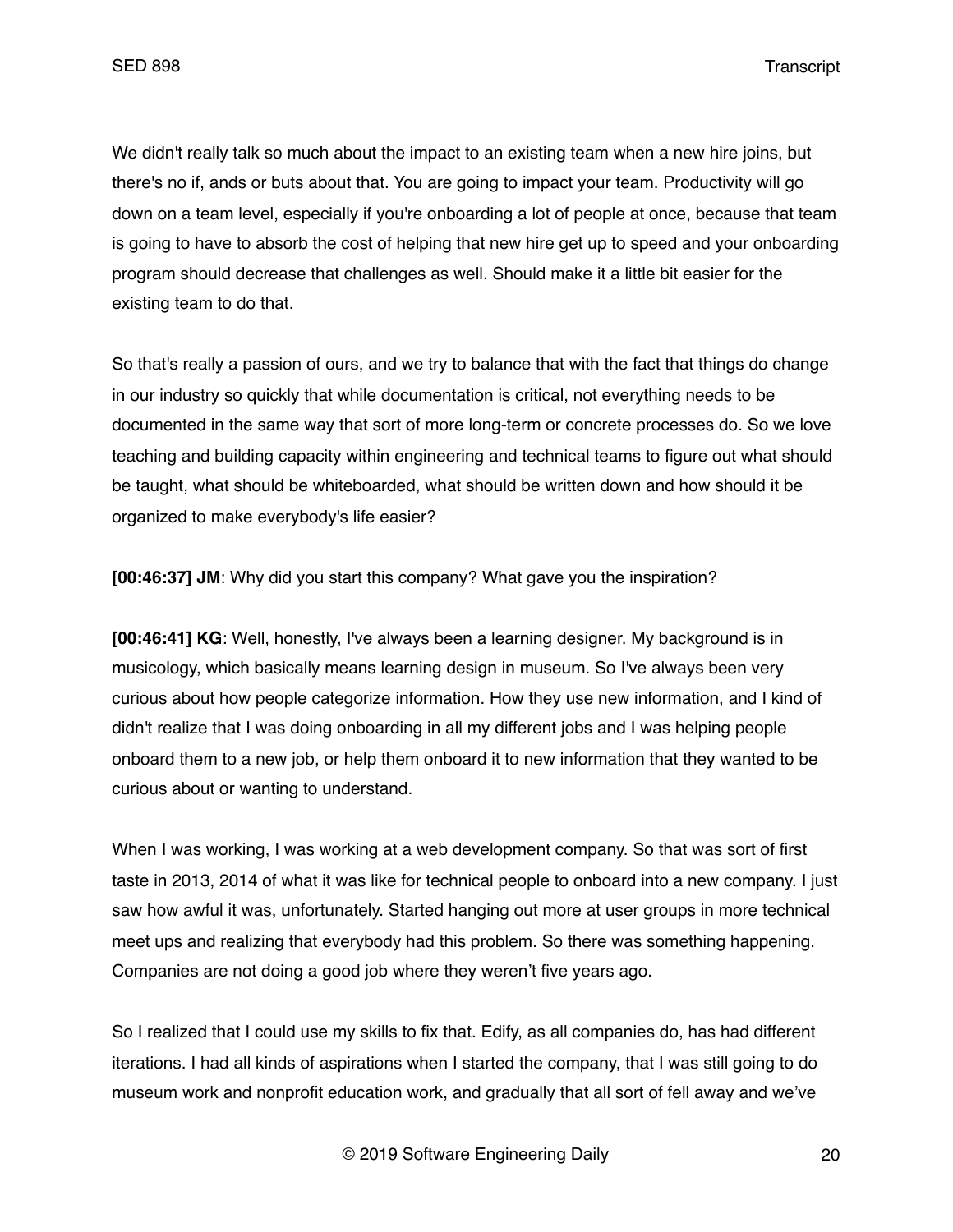just really focused on this technical onboarding piece, because I think that this is – Every company is going to become a software company. Every company was sort of array moving in that direction, and we are going to have to figure out how to make this transition in our whole economy work better and in a more dignified way.

**[00:48:22] JM**: Agreed. What's your long-term vision for the company?

**[00:48:26] KG**: Well, to be honest, I actually want to build that software that you and I talked about, and I've been really disappointed in a software that I've tested and seen clients use. So I've been sort of brewing that in the background. So my long-term vision is to build that and who knows what the exit strategy for that is.

**[00:48:47] JM**: So talk in a little bit more detail. What is the kind of software that you want to build and what's your vision for it?

**[00:48:53] KG**: Yeah. So I want to build software that sits on top of some of the other software tools that folks are already using in their regular work flows. So it would sit on top of your issue tracker. It would sit on top of your Confluence or your Google Drive or etc., and it would prompt you actually to create onboarding plans with really, really simple questions and really, really simple processes. So it's not an invasive tool that you have to sit down for eight hours and actually enter all of your knowledge into it, because that's a really challenging way to do it.

So, basically, I am working on taking my five years of experience pulling this, doing this for thousands of companies that it takes 3 to 6 months to build out a really great onboarding program for companies. I think that there's a way to that in a much shorter timeframe. Again, not leaving out people. You still want your managers. You still want your buddies to be engaged. But a tool that really facilitates that process is what I want to build.

**[00:49:52] JM**: Very cool. There's a phrase I wanted to ask you about that I've heard a couple of times in various podcasts. The phrase is higher fast and fire fast. Would do you think of that phrase?

**[00:50:07] KG**: So I often hear hire slow, fire fast.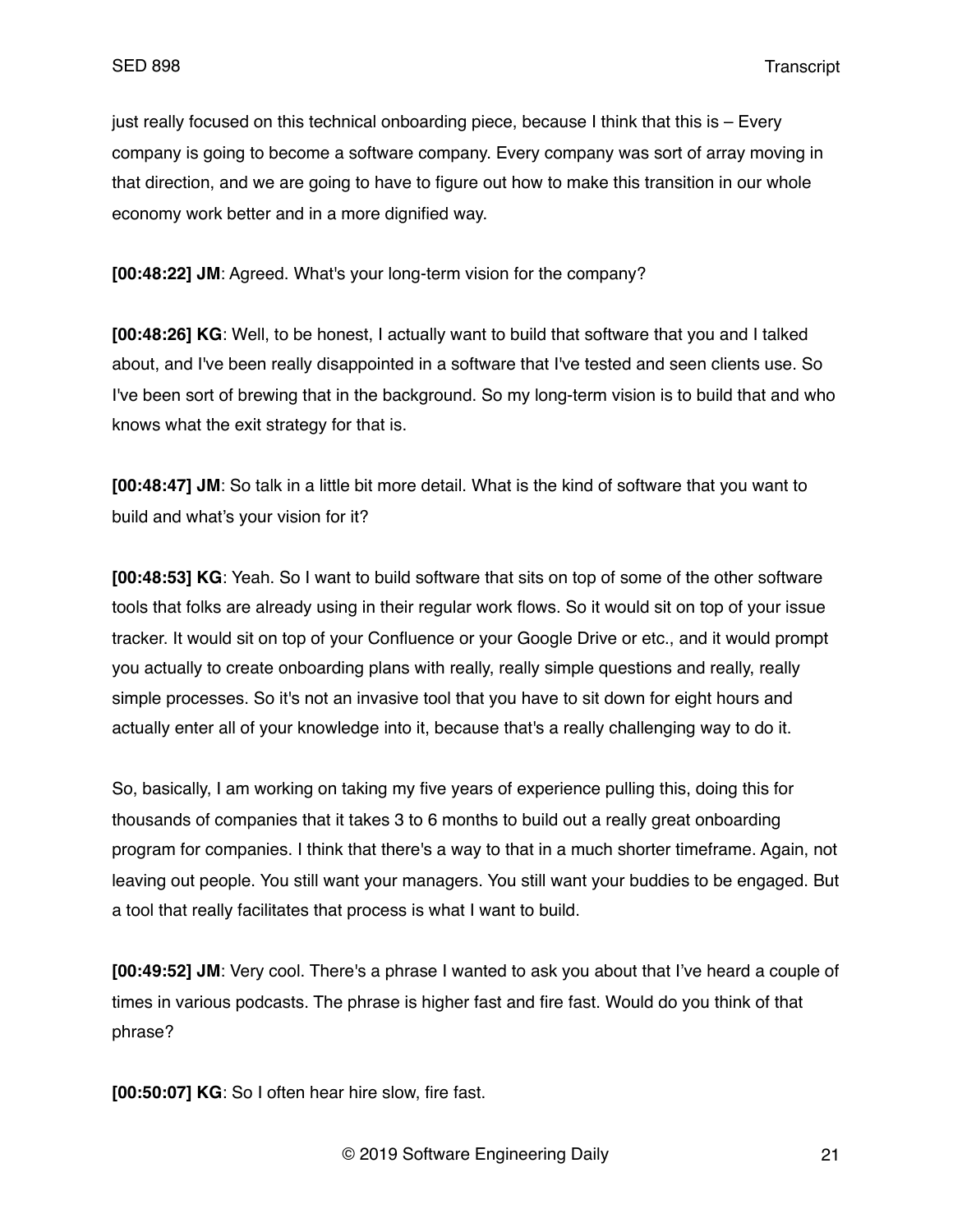**[00:50:10] JM**: Yeah. You hear all the different permutations of this.

**[00:50:13] KG**: But there're different permutations. Yeah.

**[00:50:16] JM**: Actually, I don't hear hire slow and fire fast. I think that's the one – Or hire slow and fire slow. I guess you don't hear those. Anyway, sorry. Go ahead.

**[00:50:25] KG**: You do hear different ones. I mean, the one I do here frequently is take your time, basically, with hiring, because it is expensive. It's a huge investment actually for companies to even hire just the one person. People don't often realize that. Actually, I built a calculator to help my clients understand the cost of not onboarding. Having that sort of onboarding but not good onboarding, and also the investment that will change that equation for them that will bring that retention and attrition down for them. It's a very expensive proposition to have a bad onboarding program.

So the relationship I think between the hiring and firing is that you want to spend your time making sure that you know exactly what you're hiring someone for and that you have the space and capacity to bring them on and to really actually share their context. If you're not ready or your company or your team is moving too quickly and you have no choice but to let somebody just sit there for a while, you should not have hired them. We're not ready to hire them.

So I think being intentional about when you hire people and how quickly you hire them as long as you can actually share that information and provide that context, I think that's critical. But the firing part of it, I don't necessarily know about firing fast for the sake of firing fast. I think it's important to communicate always. It's critical to make sure that people know what expectations they're being held to and that we're not any assumptions about what either one of us knows or expects as a manager and as an employee. That's another key component of your onboarding program is to basically illuminate all of those assumptions and expectations. Here's what I want you to get done in 30 days. Here's what i want you to get done in 90 days, etc.

If we haven't done that, then tensions will rise and conflict will show up and we won't want to work together anymore. Then I'll go to HR and I'll say, "I need this person to be on a

© 2019 Software Engineering Daily 22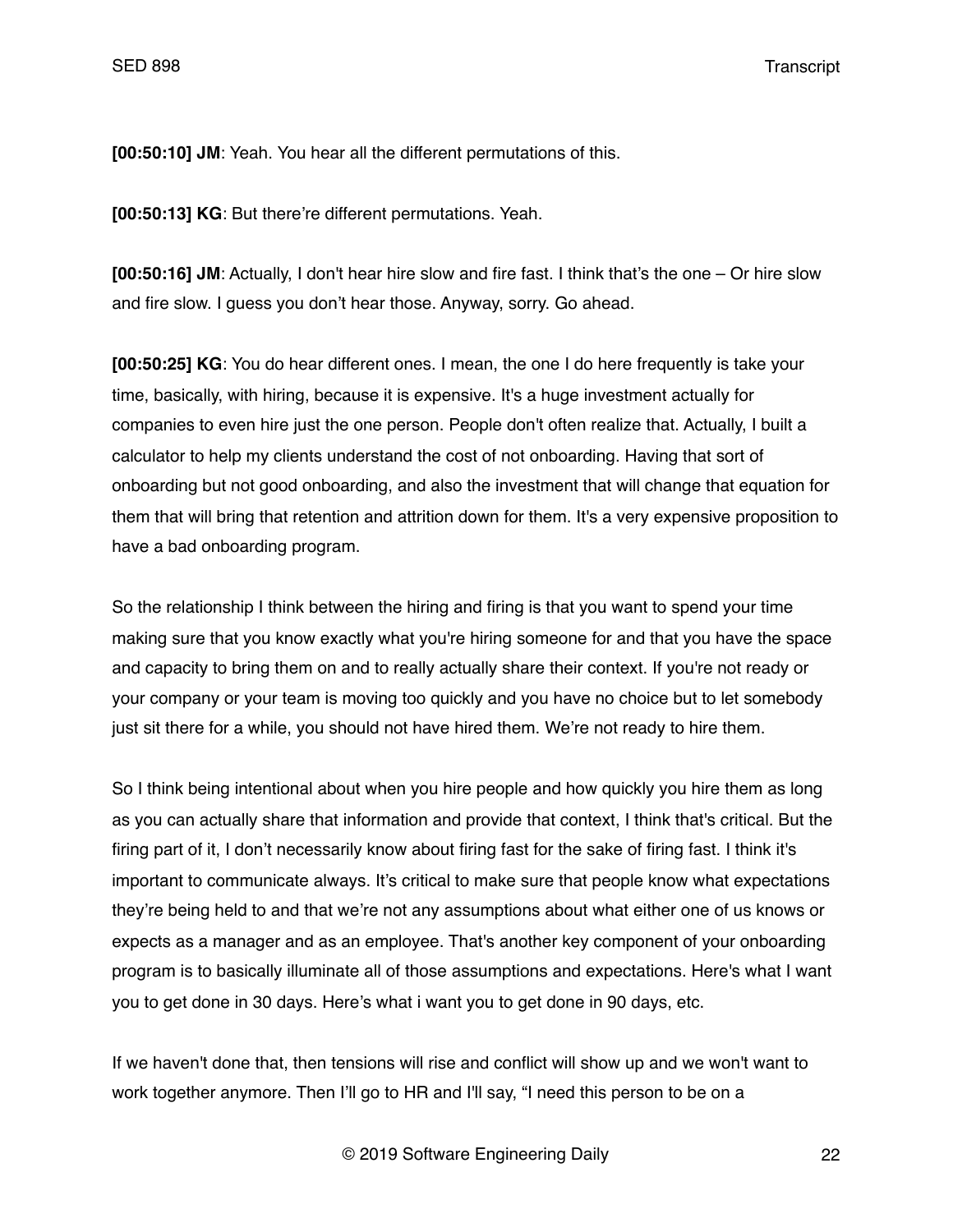performance improvement plan." By the time, I don't want to work with them anyway. So that's not a positive situation, and that person is probably not thriving either. This might not be a good fit for them, or this is not the right tech stack for them, etc., etc.

So you do want to go ahead and let people opt out quickly if this is not for them, and an onboarding program can also do that. I see it is a win for my clients when we get turnover rate from the 12 to 18 months down to like 3 to 6 months where they're like, "Yeah, this is not for me. You know what? I went to this program. I'm out." That's a success in my mind.

But I would say that you should not fire fast if you have not communicated those things. You should always take an opportunity to see what actually did get communicated. What have I shared? What have I not shared? That's probably way more information that you want to know about hiring and firing.

**[00:53:34] JM**: No. I think it's a really crucial explanation you just gave, because you hear both sides of it. I mean, you hear people that say, "I let this person linger at the company three months longer than I should've. I hired them, and after two weeks I knew this person was not going to work out and I couldn't bring myself to tear off the Band-Aid."

But then you hear the opposite case where somebody will say, "I hire this person. At first I thought they were kind dense. They couldn't really seem to figure out how things work, but they were so persistent and then two weeks in I thought I was going to have to fire them. Then like two months in, I'm like "How do I ever live without this person?"

You definitely hear both sides of it, but I think what you put so eloquently is that when you frame things in – I think this like what draws people to KPIs and OKRs, these like codified objectives and key results and key performance indicators. So that you can – The thing about the KPI and OKR system is you sit down and you say, "Okay. What are OKRs? What are the like high-level goals? Then you say, "What are the KPIs? What are the measurable components that abstract into the goal either being accomplished or falling short of it?"

It gives you a quantifiable and a qualifiable framework for determining whether somebody is meeting or falling short of their expectations. That's really important, because otherwise you will

© 2019 Software Engineering Daily 23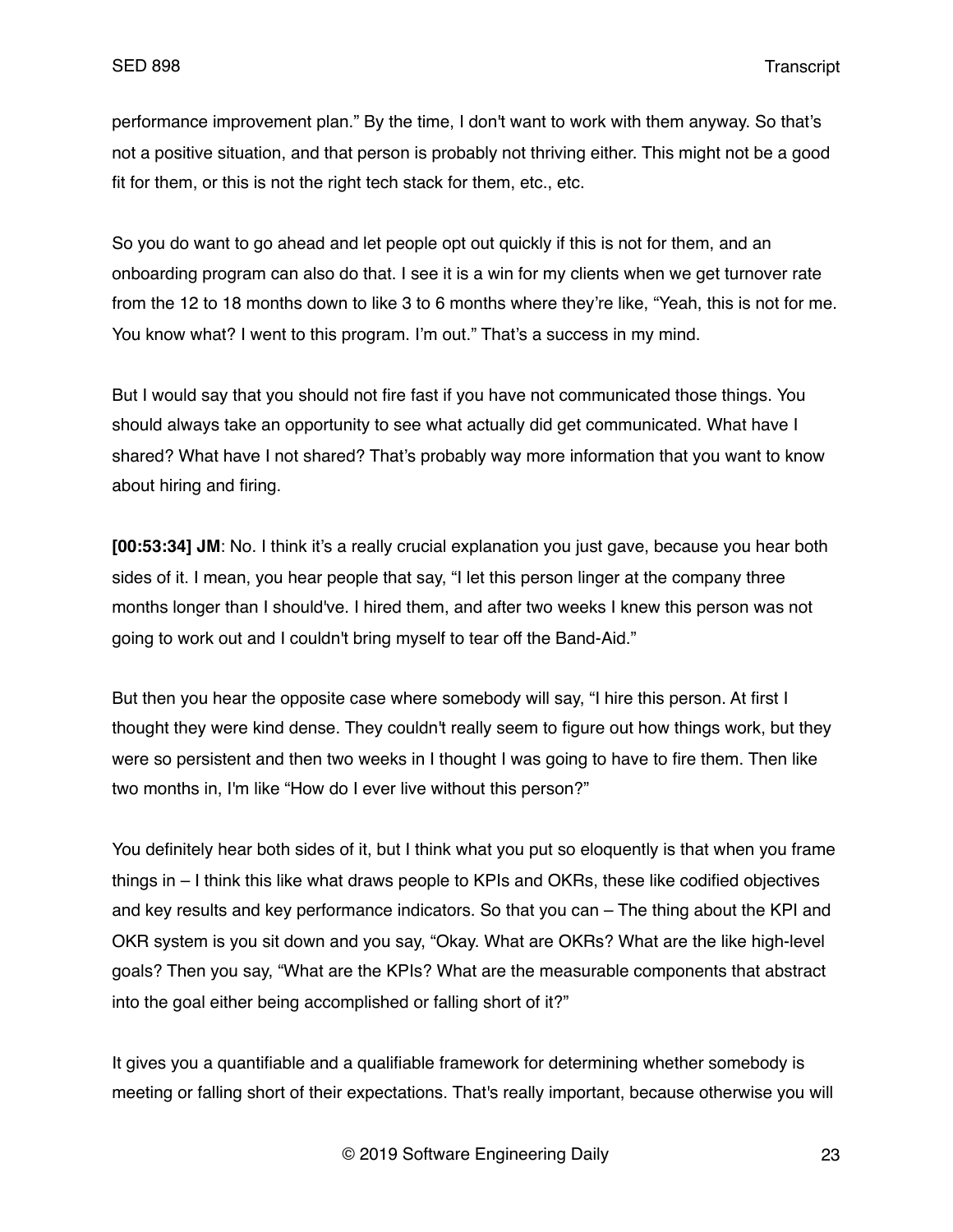feel a sense of guilt when the time comes to sort of like pass judgment on this employee a month or two in. If you haven't said those OKRs and KPIs and whatever your framework for success is, then your conversations could be so much less data-driven. It's going to be so much more touchy-feely and it's going to be harder to convince yourself you really need to execute this like severance situation.

**[00:55:34] KG**: You're totally right. Yeah. I see just so much of that where nobody's been clear about what the expectations are. How can I hold you accountable to something if I didn't tell you what the something was? The second layer of that is how do I hold you accountable even if I told you, but I didn't provide you the tools that you need to actually get it done right. That's where the learning and the onboarding really comes in.

Not just the saying of the KPIs and the saying of the OKRs, because those are critical, right? Those are your 30-day, 90-day objectives, etc. However you build out your onboarding plan. I do like to see – That's a literal plan, a document, that it is crucial. Whether it's a Google template that people use or something on Confluence or what have you.

If you haven't explained what those things are, then how can you possibly know with certainty, as you say, data-driven. How could you know that they are performing that or not? Again, there's an intersection here with when we go on our gut and only on our gut, we make decisions that are biased and we can sometimes exit employees or make it difficult for employees to thrive when they didn't necessarily deserve that. Maybe it was a slower ramp up time for whatever's going on.

Let's imagine this happens actually frequently with code school brats where it does take them 2 to 3 months to really figure out just the lay of the land and then another two to three months to really get into the product and really understand it. But they can be such amazing team members and they really thrive when you are clear about the expectations and you're clear about what they're getting toward. Because I can poke around all day and not really getting anything done if you just told me to get – I hear this a lot, "Be familiar with the product" I'm doing air quotes here. What does that even mean be familiar with the products? Especially if it's a product that has just 3, 4 different ways that you could possibly use it. I think clarity in expectations is – Maybe you don't take anything away from this conversation. It's that.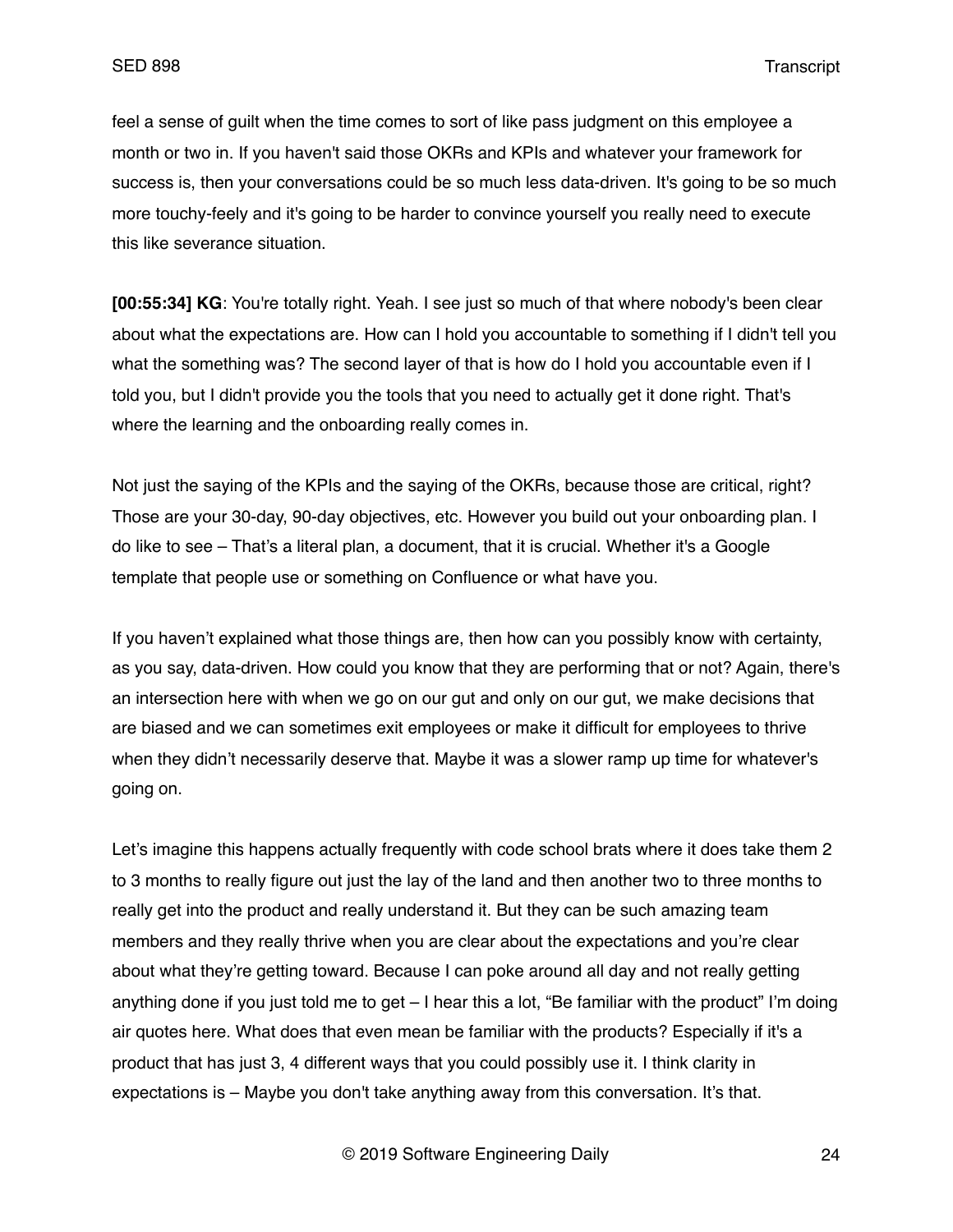**[00:57:48] JM**: Right. I've been in this situation, and I've seen a lot of people in the situation where when you hire somebody initially, there can be this honeymoon per and you're like, "Oh, I'm so excited about this person. They're going to do so much. They're going to solve all my problems."

Then the honeymoon can wane. If you haven't set expectations before or during that honeymoon period, it becomes very difficult because then it's like, "Okay. Well, me and the employee both know that things are not going as well as they should be. Do I bring it up and sort of make it explicit that I'm like watching them now and now like they need to be meeting these KPIs and these OKRs?" Then they're going to start to feel the sense of pressure and it's going to feel like they're already under performance review. So just like managing this emotional exuberance that comes with a new hire is like really important.

**[00:58:45] KG**: It's critical, and I think this is also – This conversation is really adjacent to manager development. Just talking about managing that emotional process and that journey, it's about coaching. It's about being able to coach with Socratic's dialogue questions and get somebody to see the logic that they used to solve a problem or the way that they're coming on a system design or what have you. And when you're coaching somebody, they aren't going to feel like they're in a performance management situation. When you wait, when you sit on that issue, then that's when it becomes really awkward.

It is not awkward when you bring it up the first time. In fact, sometimes – Oftentimes, I find that people kind of know that something didn't go right and sometimes they just need a little help figuring out what it was that didn't go right and how they should rectify that situation or a little help talking through some possible situations or solutions, different ways to think about it. That really is a manager's job.

Unfortunately, I see frequently these great software engineers who are amazing technical contributors get promoted into management before ever getting support on learning how to coach. So they do wait. They don't really know how to approach these conflict situations that really are positive conflict. Conflict is not all bad. So we shouldn't get started on that, because I'd keep going forever.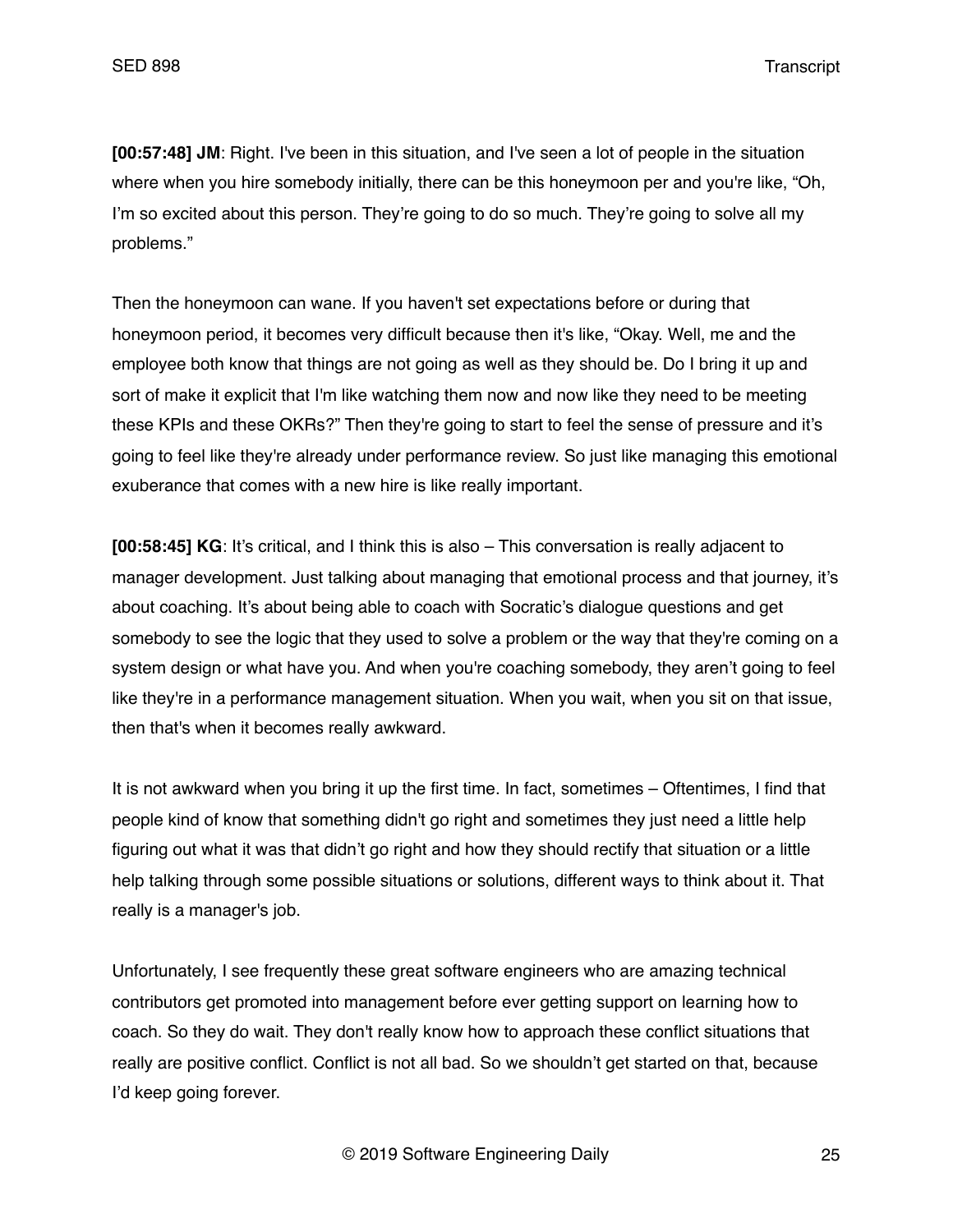**[01:00:20] JM**: Okay. Final question. We kind of mentioned this prototypical company earlier on, like it's a company that's maybe four or five or – I don't know, 10 to 15 people. When they really start to hit a situation where they need to scale and their onboarding process needs to start to be codified.

In addition to the onboarding process needed to be codified, these people will need to make the adjustment of becoming leaders. I mean, some of them may just be able to stay as, whatever, engineers or operations people. But, generally, as an organization grows, especially if it's growing really rapidly, leadership becomes a function of like have you been at the company for a while? Do you know enough about the company to kind of like lead people?

You may have people who just kind of like stumble into a leadership position. How does the strategy for these new leaders? How should they formulate such a strategy if they're not only like at this point being taxed by the rapid scalability of the company, but now their role is evolving as well?

**[01:01:24] KG**: Jeff, that is a doozy of a last question. I'm just going to tell you, but it's a good one. So, thinking about how this does happen so frequently where it's kind of like, "Oh! You've been at the company longest. Okay. You're going to manage that team," and you just do grow into it. It's almost like an unspoken thing. It's just like suddenly you have two or three people that you've hired, and then another two or three people that you've hired and suddenly you're a director of a department.

Frequently, I actually work with companies on redesigning their career ladders so that everybody can be at kind of the right level for them. It's a fascinating thing. From a strategy standpoint, again, I think without having a well-oiled talent development and HR side of the business, which most of these younger 10% to 20% companies just don't have, and it does make sense that they don't have to yet.

But without having that, I think the strategies got to just be about communication. It's got to be that as the founder who's probably the CEO, as that person starts to entrust more and more responsibility downthe line and they can't do it anymore, especially as it is happening with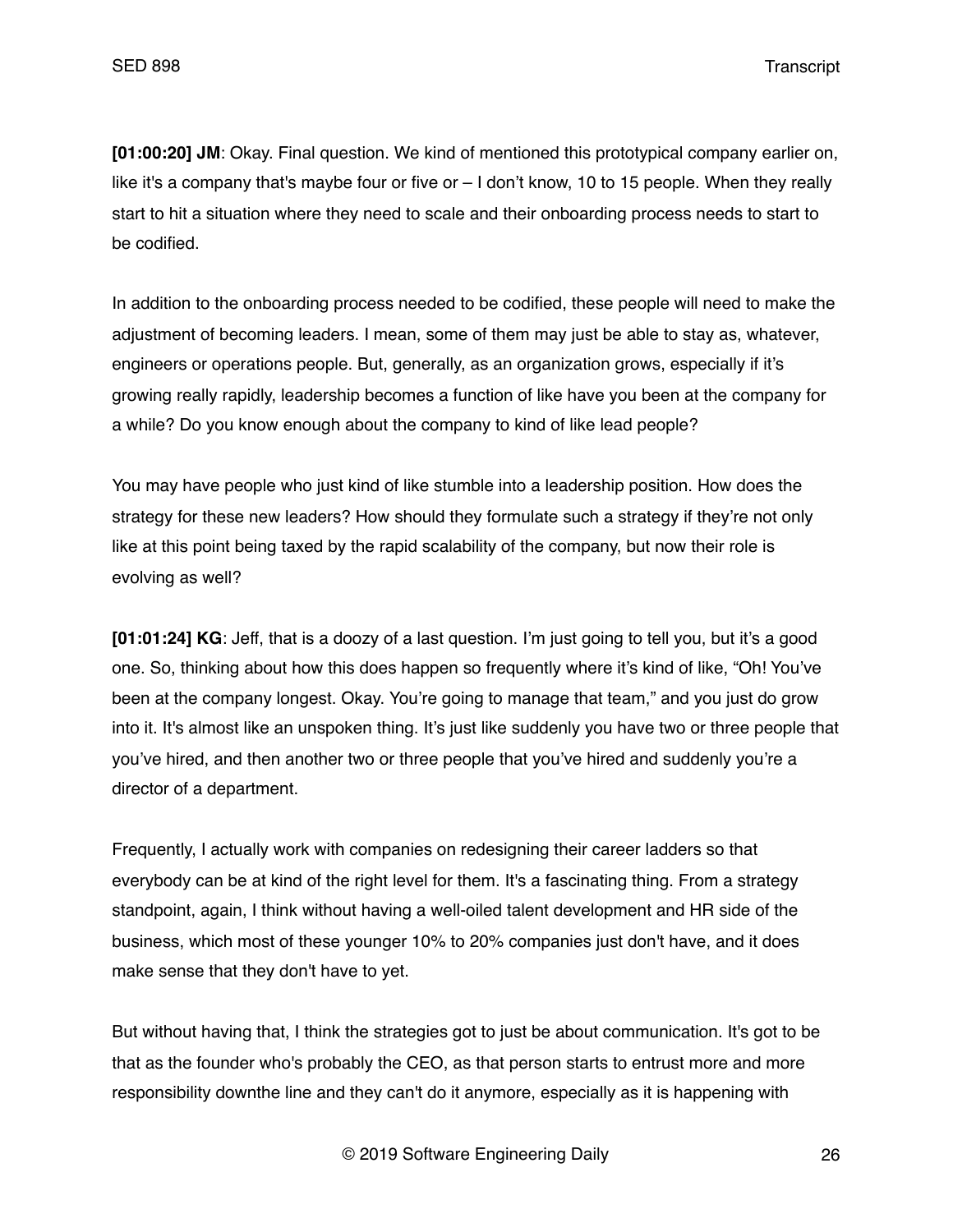technical founders who are still getting their hands dirty in the product. That has to stop. You have to start letting people actually take responsibility for things and come up with their database decisions.

I don't know if I'm really fully answering your question here. I might be going on a little bit of a tangent, but I think it's really about how you empower those new managers to start building out their teams and start deploying the expertise that they do have, but it's also the responsibility of the founding team to start thinking through, "Well, what support do they need? Is there a lightweight, easy way to provide some support to these new managers?"

There are some affordable and really valuable things that you can do. You can send people to meet with an executive coach for a relatively small investment. You can send people to management workshops and camps, and those things can be really valuable too. There's stuff you can do from most strategic standpoint even without having a fully built out process for how management actually happens and works.

**[01:03:53] JM**: Kristen, thanks for coming on the show. It's been great talking.

**[01:03:56] KG**: You too, Jeff. I appreciate the opportunity.

## [END OF INTERVIEW]

**[01:04:02] JM**: Podsheets is open source podcast hosting platform. We are building Podsheets with the learnings from Software Engineering Daily, and our goal is to be the best place to host and monetize your podcast.

If you've been thinking about starting a podcast, check out podsheets.com. We believe the best solution to podcasting will be open source, and we had a previous episode of Software Engineering Daily where we discussed the open source vision for Podsheets.

We're in the early days of podcasting, and there's never been a better time to start a podcast. We will help you through the hurdles of starting a podcast on Podsheets. We're already working on tools to help you with the complex process of finding advertisers for your podcast and